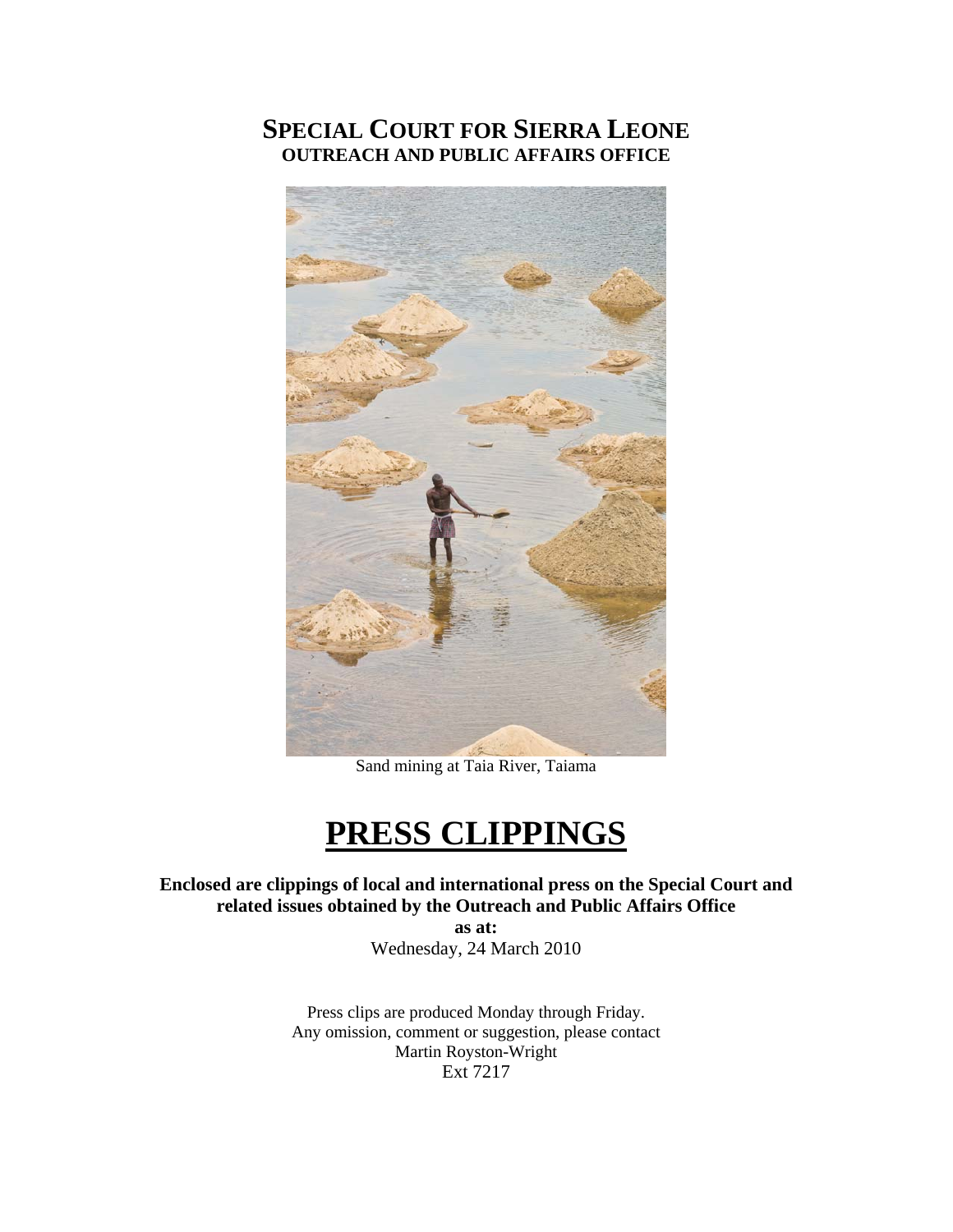| <b>Local News</b>                                                                    |             |
|--------------------------------------------------------------------------------------|-------------|
| Another Sierra Leonean Testifies for Taylor / The Exclusive                          | Page 3      |
| <b>International News</b>                                                            |             |
| ULIMO Rebels Supplied Arms and Ammunition To The RUF/ Charlerstaylortrial.org        | Page 4      |
| Charles Taylor Provided Support To The RUF But Only In 1991/ Charlerstaylortrial.org | Page 5      |
| Taylor Supported RUF Only in 1991 Witness Says / Daily Observer                      | Pages 6-7   |
| UNMIL Public Information Office Media Summary / UNMIL                                | Pages 8-12  |
| Peacekeeping – What We Learned after 20 Years / Daily Observer                       | Page 13     |
| For Peace and Justice / World Affairs                                                | Pages 14-18 |
| Mutula Criticises ICC judges / Kenya Broadcasting Corporation                        | Page 19     |
| Kenya Witness Protection Program Unsafe / Kenya Broadcasting Corporation             | Pages 20-21 |
| ICC Prosecutor: Sudan Poll like Vote Under Hitler / Reuters                          | Page 22     |
| Hariri Tribunal Rattles Hezbollah / UPI.COM                                          | Page 23     |
| Attempted Arrest of War Criminal - Cronin to Blair in Brussels / Thepeoplesvoice.org | Page 24     |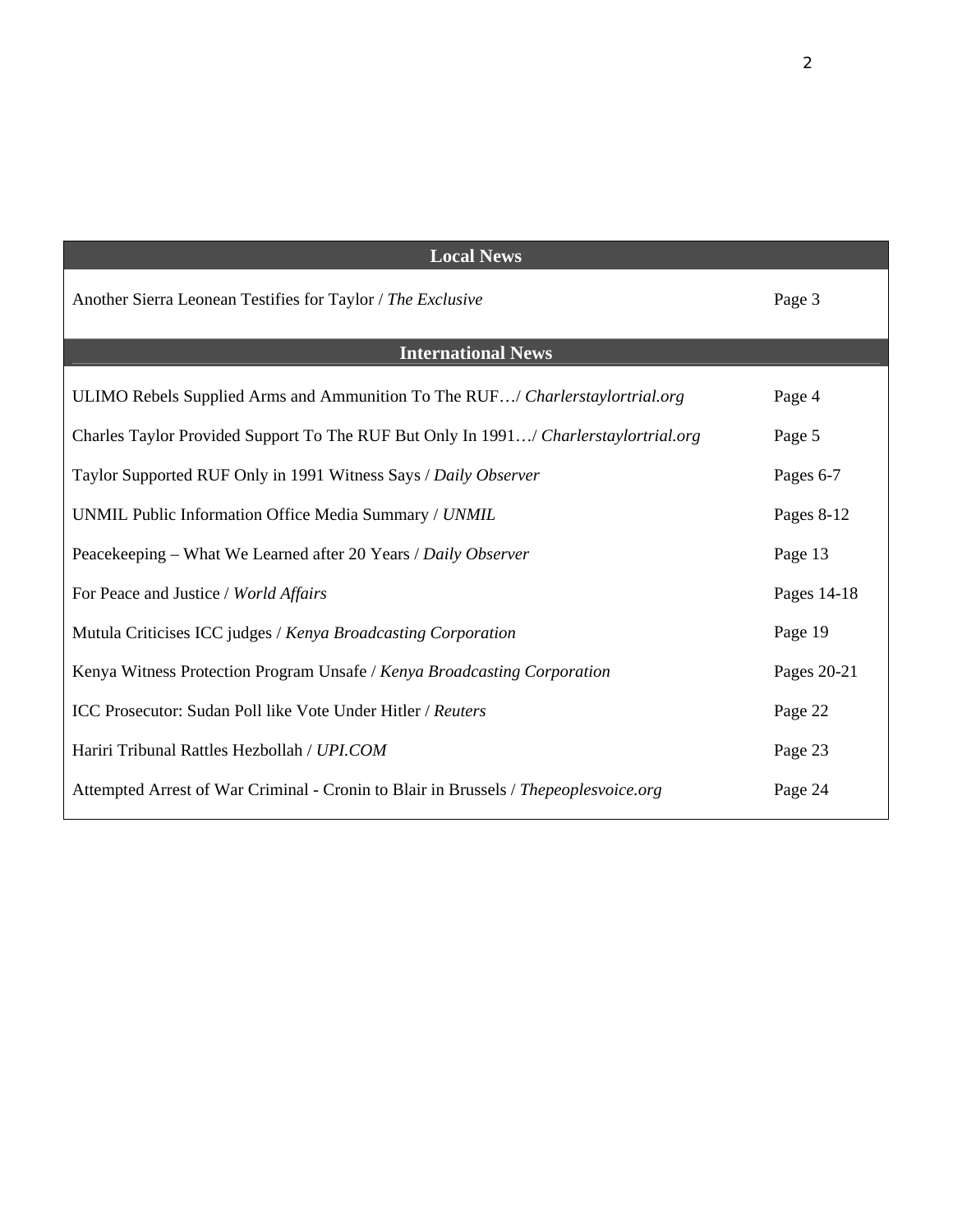# Sierra Leonea AIOI Thes for

Another Sierra Leonean has begun giving testimonies in defence  $of$ Former President. Liberian Charles Taylor, the man standing criminal trial for allegedly supporting rebels who murdered and raped Sierra Leoneans. The witness said he was captured and trained in querrilla warfare by Liberian and Sierra Leonean RUF Fighters in 1991. John Kollie has this transcription from the trial of former Liberian President Charles Taylor in the Hague... Charles Ngebeh, a Former RUF Fighter said the rebels captured him and his parents from their village in Kailahun District in Si- $\bigcap$  $\mathbf{w}$ **THE** 

erra Leone, Mr. Ngebeh said they were later taken to the Sierra Leonean Town of Pendembu where life became difficult for them.

The Defence witness explained to the court how Former RUF Leader FodaySankoh convinced the people of Kailahun District to join the RUF rebels. Mr. Ngebeh said FodaySankoh told Kailahun District that the All People's Congress, the APC political party was exploitative and he wanted to replace it with the Sierra Leone People's Party, the SLPP.

Mr. Ngebeh said an infighting broke out between Charles Taylor's  $\mathbf{w}$  $\blacksquare$ 

**National Patriotic Front** of Liberia, NPFL and FodaySankoh'sRUF in 1991. The witness said the in-fighting between the NPFL and the RUF terminated the relationship between Mr. Taylor and Mr. Sankoh.

Mr. Ngebeh said Mr. Taylor ended his support to the RUF and ordered the withdrawal of the all NPFL Forces from Sierra Leone. The witness testified to the source of the RUF weapons at the initial stage of the Sierra Leone civil war. Mr. Charles Ngebeh is the second Sierra Leonean to testify in defence of Mr. Taylor. Mr. Ngebeh's direct examination continues on Tuesday.

3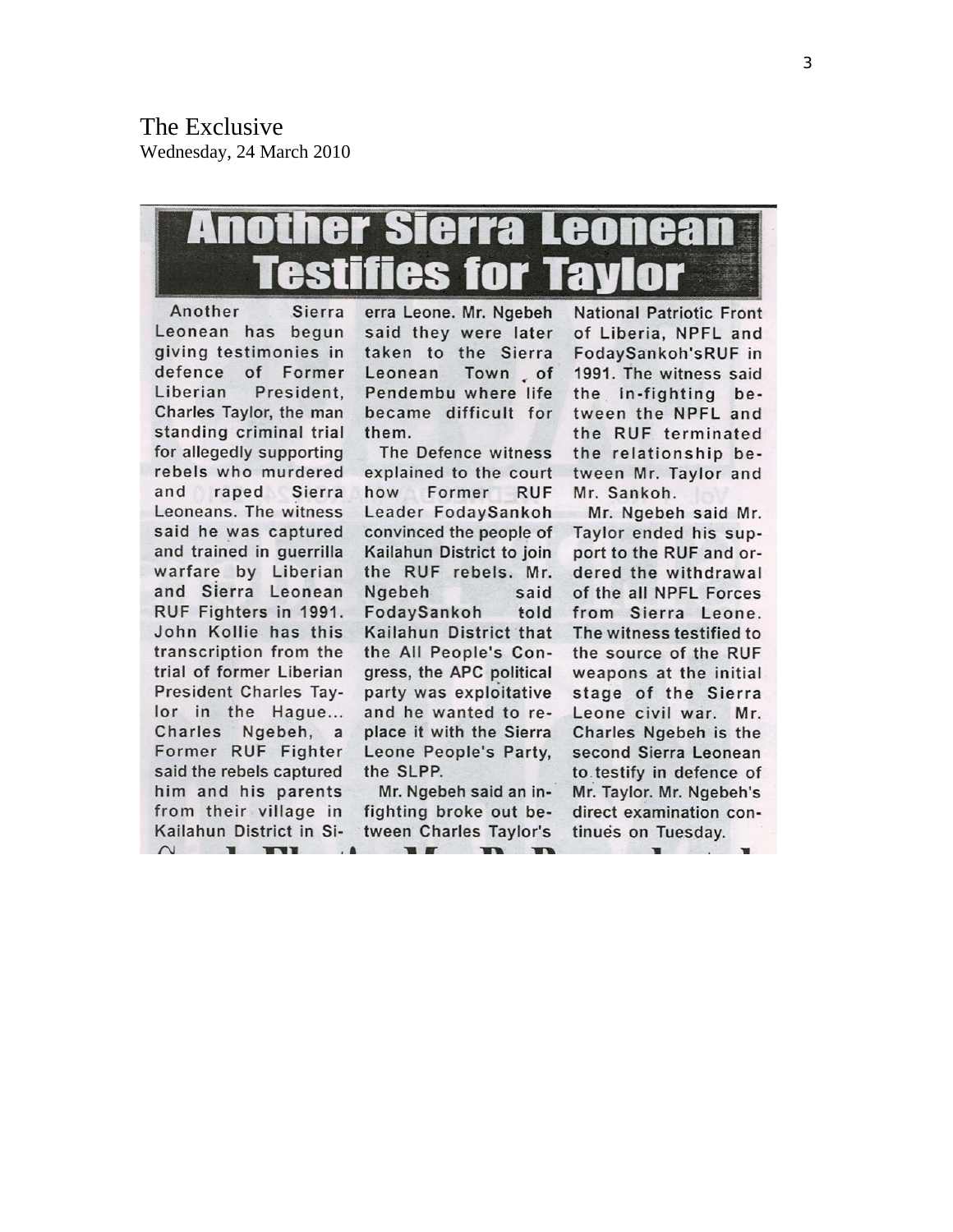# Charlerstaylortrial.org

Tuesday, 23 March 2010

#### **ULIMO Rebels Supplied Arms and Ammunition To The RUF, Sierra Leonean Defense Witness Says**

#### By Alpha Sesay

A Sierra Leonean witness, who yesterday commenced his testimony in defense of Charles Taylor, has today told the Special Court for Sierra Leone judges that Sierra Leonean rebels received supplies of arms and ammunition not from Mr. Taylor as alleged by prosecutors, but from another rebel group in Liberia.

Prosecutors have alleged that Mr. Taylor, while leader of the National Patriotic Front of Liberia (NPFL) and then as president of Liberia, supplied arms and ammunition to Revolutionary United Front (RUF) rebels in Sierra Leone. These supplies of arms and ammunition, prosecutors allege, were used by the RUF to commit heinous crimes against the civilian population of Sierra Leone. Mr. Taylor is on trial as being responsible for the crimes committed by the RUF because according to prosecutors, he knew or had reason to know that the RUF rebels were committing crimes in Sierra Leone but that he failed to prevent the commission of those crimes or that he failed to punish those who committed such crimes. The former Liberian president has denied all the allegations against him.

At his trial in The Hague today, the Sierra Leonean witness and former arms repairer for the RUF, Charles Ngebeh, denied prosecution allegations that Mr. Taylor supplied the RUF with arms and ammunition during the West African country's conflict. Under direct-examination today, Mr. Ngebeh told the judges that the United Liberation Movement for Democracy (ULIMO), a rival group to Mr. Taylor's NPFL, supplied the RUF with arms and ammunition. He explained that sometime in 1996, the RUF Battle Front Commander Sam Bockarie established a relationship with ULIMO that led to the Liberian rebel group supplying arms and ammunition to the RUF.

On the types of weapons received by the RUF from ULIMO, Mr. Ngebeh mentioned "AK-67, G3, GMG and RPG."

Asked by defense counsel for Mr. Taylor, Terry Munyard, what the state or condition of the arms and ammunition received from ULIMO were, the witness explained that "all the materials that we obtained from ULIMO, I repaired them. Most of the arms were rusty, the ammunition too were rusty,they were hidden under the ground, they were hidden under the ground. I would go and clean them up, I service them before we were able to use them. They were rusty," the witness explained.

The witness added that the RUF also bought arms and ammunition from Guinean soldiers.

The witness also affirmed today that RUF rebels forced civilians to get involved in mining activities and that those who refused were either beaten or killed. Prosecutors have alleged that RUF rebels committed crimes of forced labor by forcing civilians to mine diamonds for them. These diamonds, prosecutors say, were transported to Mr. Taylor in Liberia in return for arms and ammunition. In his testimony today, the witness explained how the rebel forces engaged in forced labor.

"It was the soldiers who would go to look out for the civilians. The AFRC and the RUF, they would go and search for the civilians," the witness said.

"How would they make sure that the civilians did what they wanted," Mr. Munyard asked the witness.

"They monitored them," he said.

Asked what would be done to the civilians if they did not do what the rebels wanted, the witness explained that "if you are unlucky, they will kill you. If you are lucky, they'll beat you up. That's the advice. They'll take you by force. That was the options that they gave."

Mr. Ngebeh's testimony continues tomorrow.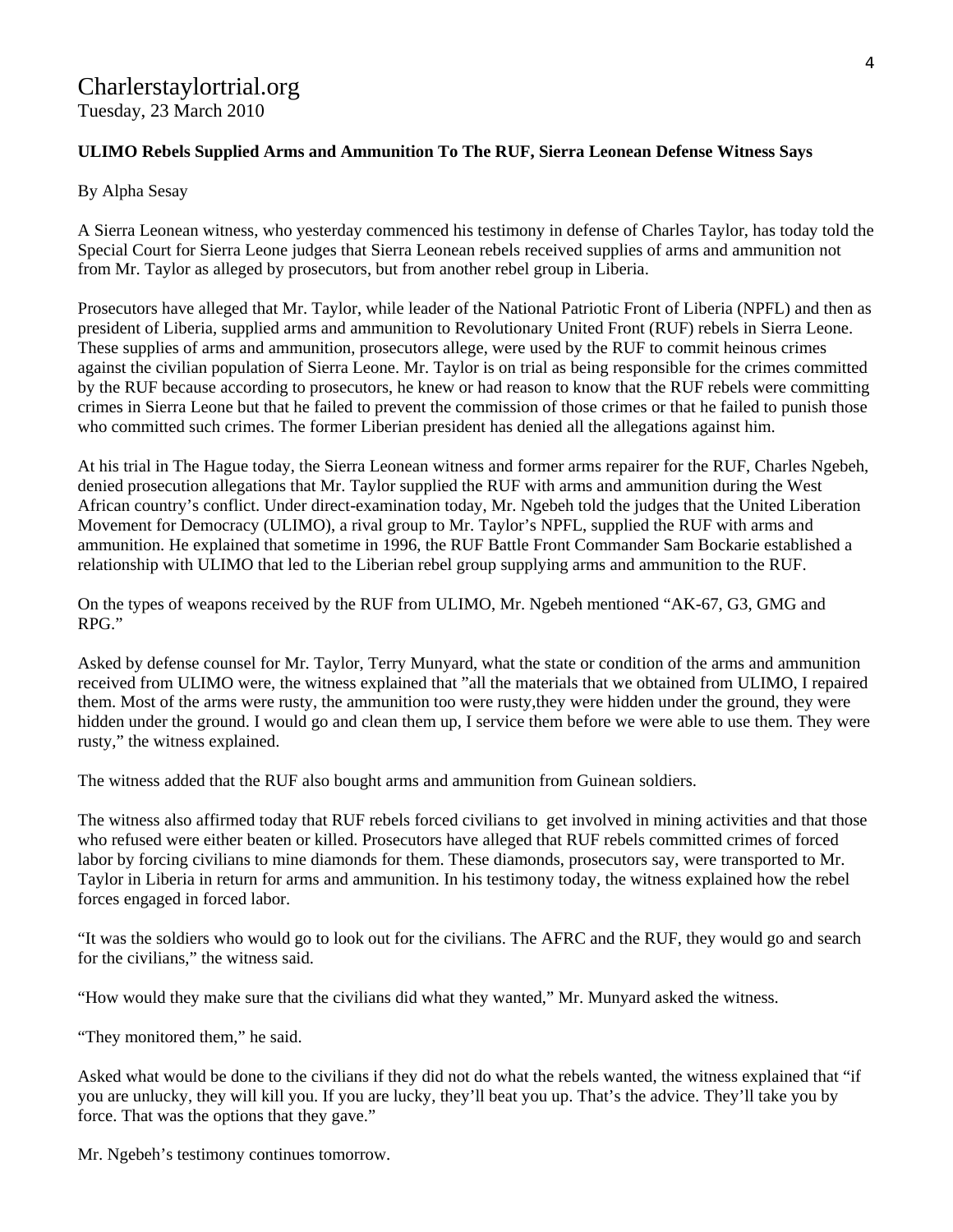# CharleTaylorTrial.org (The Hague)

Tuesday, 23 March 2010

### **Liberia: Charles Taylor Provided Support To The RUF But Only In 1991, Witness Says**

Alpha Sesay

Yesterday, a Sierra Leonean witness commenced his testimony in defense of Charles Taylor at the Special Court for Sierra Leone. The witness told the judges that the former Liberian president provided support to Sierra Leonean rebel forces but that such support ceased in 1991 when Mr. Taylor withdrew his Liberian fighters from Sierra Leone.

Charles Ngebeh, a Sierra Leonean who was a member of the Revolutionary United Front (RUF) rebel group, a group that Mr. Taylor is accused of supporting, today testified that at the initial stages of the war in Sierra Leone, Mr. Taylor did provide support to RUF rebels through the supply of manpower and materials, such as food, medicine, arms, and ammunition. The witness said that such support, however, ceased when RUF rebels and Mr. Taylor's Liberian fighters in Sierra Leone clashed in what has been called "Top 20, Top 40 and Top Final."

Prosecution witnesses testified during the presentation of the prosecution case that in 1991, members of Mr. Taylor's National Patriotic Front of Liberia (NPFL), who were fighting alongside rebel forces in Sierra Leone, had a conflict with their RUF counterparts that led to the Liberian fighters leaving Sierra Leone and returning to Liberia. In Mr. Taylor's testimony as a witness in his own defense, the former president addressed the same issue, telling the judges that he did have Liberian fighters helping RUF rebels along the Liberia-Sierra Leone border but that such fighters were withdrawn when they had clashes with the RUF. Mr. Taylor also said that within this period, he did help the RUF with arms and ammunition because they were fighting a common enemy in the United Liberian Movement of Liberia for Democracy (ULIMO), who were attacking the NPFL with support from the Government of Sierra Leone.

In his testimony today, the defense witness, Mr. Ngebeh, told the judges that when he was captured and taken to the training base in 1991, he was trained by RUF and Liberian NPFL fighters.

In response to a question by Mr. Taylor's defense counsel, Terry Munyard, about who conducted his training when he was taken to the training base after his capture by RUF rebels in 1991, the witness said that "it was a combined forces of RUF and NPFL."

The witness affirmed that at the initial stages of the conflict, Mr. Taylor did provide some support to the RUF but added that such support ceased when the RUF had clashes with the NPFL fighters in Sierra Leone.

"At the initial stage of the war in 1991, RUF used to have assistance from Mr. Taylor. After that infighting, Mr. Taylor withdrew all his men and the weapons they had," the witness said.

Asked to tell the court what kind of support the RUF used to receive from Mr. Taylor, the witness explained that "we used to get food from Liberia, they used to send us medicines and some few ammunitions."

The witness explained that the two sources of ammunition for the RUF at that time were supplied from Mr. Taylor and those obtained after attacking enemy forces.

"There are only two sources that we used to get ammunition from: Mr. Taylor and attacking our enemies," he said.

He explained that after Mr. Taylor withdrew his support from the RUF in 1991, RUF leader Foday Sankoh returned from Liberia and said "he'll never step his foot on Gbarngha [NPFL headquarters at that time] because Taylor had sent an order to arrest him."

"Minus Taylor, plus Taylor, I will fight my war," the witness quoted Mr. Sankoh as having said at that time.

Mr. Ngebeh's testimony continues tomorrow.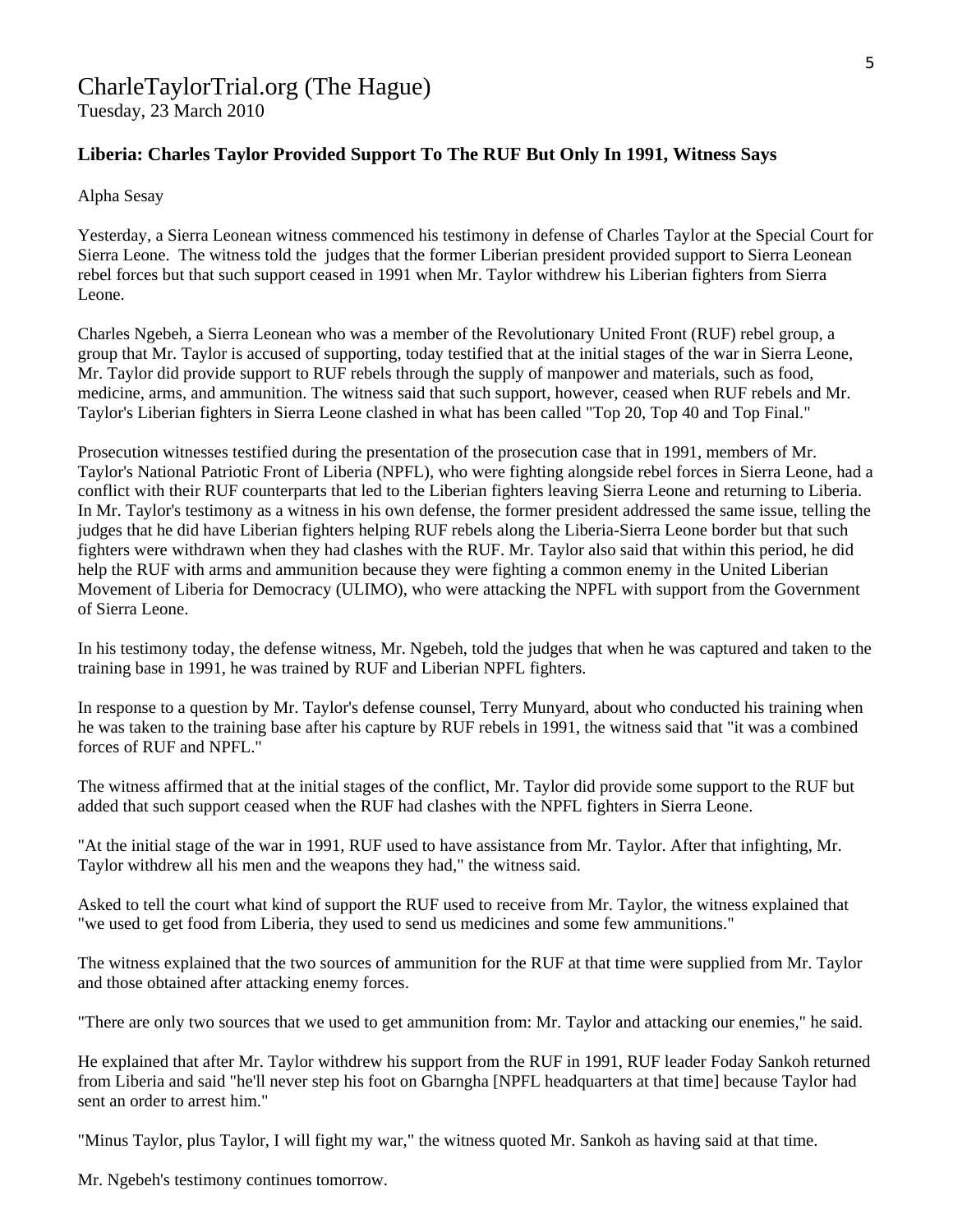## Daily Observer (Liberia) Wednesday, 24 March 2010

#### **Taylor Supported RUF Only in 1991 Witness Says**



A Sierra Leonean witness has commenced his testimony in defense of Charles Taylor at the Special Court for Sierra Leone, telling the judges that the former Liberian president provided support to Sierra Leonean rebel forces but that the support ceased in 1991 when Mr. Taylor withdrew his Liberian fighters from Sierra Leone.

Charles Ngebeh, a Sierra Leonean who was a member of the Revolutionary United Front (RUF) rebel group that Mr. T aylor is accused of supporting, testified that at the initial stages of the war in Sierra Leone, Mr. Taylor did provide support to RUF rebels through the supply of manpower and materials, such as food, medicine, arms and ammunition. The witness said that such support, however, ceased when RUF rebels an d Mr. Taylor's Liberian fighters in Sierra Leone clashed in w hat has been called 'Top 20, Top 40 and Top Final'.

Prosecution witnesses testified during the presentation of the prosecution case that in 1991, members of Mr. Taylor's National Patriotic Front of Liberia (NPFL), who were fighting alongside rebel forces in Sierra Leone, had a conflict with their RUF counterparts that led to the Liberian fighters leaving Sierra Leone and returning to Liberia.

In Mr. Taylor's testimony as a witness in his own defense, the former president addressed the same issue, telling the judges that he did have Liberian fighters helping RUF rebels along the Liberia-Sierra Leone border but that such fighters were withdrawn when they had clashes with the RUF. Mr. Taylor also said that within that period, he did help the RUF with arms and ammunition because they were fighting a common enemy in the United Liberian Movement of Liberia for Democracy (ULIMO), who were attacking the NPFL with support from the government of Sierra Leone.

In his testimony, the defense witness, Mr. Ngebeh, told the judges that when he was captured and taken to the training base in 1991, he was trained by RUF and Liberian NPFL fighters.

In response to a question by Mr. Taylor's defense counsel, Terry Munyard, about who conducted his training when he was taken to the training base after his capture by RUF rebels in 1991, the witness said that "it was a combined force of RUF and NPFL."

The witness affirmed that at the initial stages of the conflict, Mr. Taylor did provide some support to the RUF but added that such support ceased when the RUF had clashes with the NPFL fighters in Sierra Leone.

At the initial stage of the war in 1991, RUF used to have assistance from Mr. Taylor. After that " Asked to tell the court what kind of support the RUF used to receive from Mr. Taylor, the witness infighting, Mr. Taylor withdrew all his men and the weapons they had," the witness said. explained that "we used to get food from Liberia, they used to send us medicines and some few ammunitions."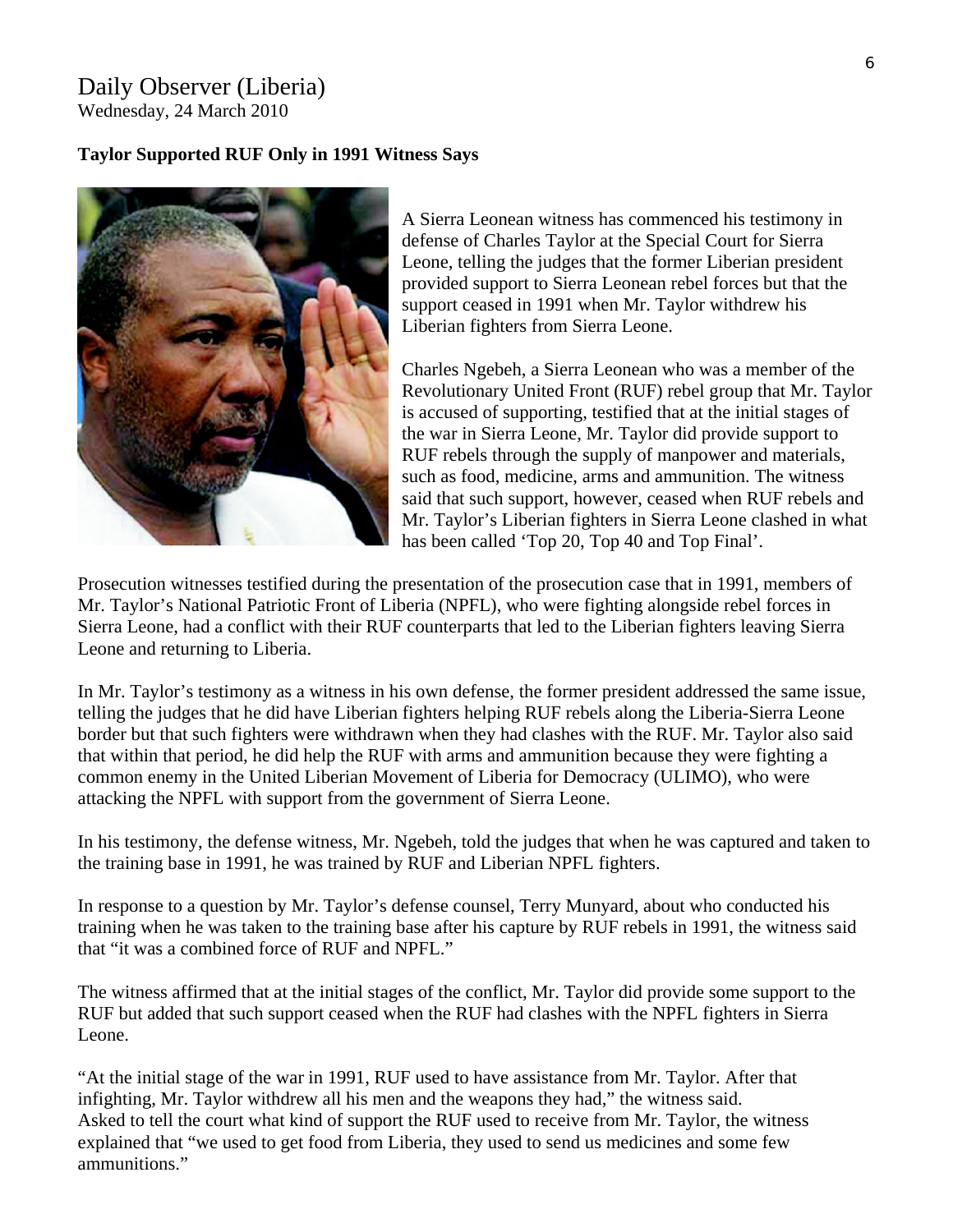The witness explained that the two sources of ammunition for the RUF at that time were supplied from Mr. Taylor and those obtained after attacking enemy forces.

"There are only two sources that we used to get ammunition from: Mr. Taylor and attacking our enemies," he said.

He explained that after Mr. Taylor withdrew his support from the RUF in 1991, RUF leader Foday Sankoh returned from Liberia and said "he'll never step his foot on Gbarnga [NPFL headquarters at that time] because Taylor had sent an order to arrest him."

"Minus Taylor, plus Taylor, I will fight my war," the witness quoted Mr. Sankoh as having said at that time.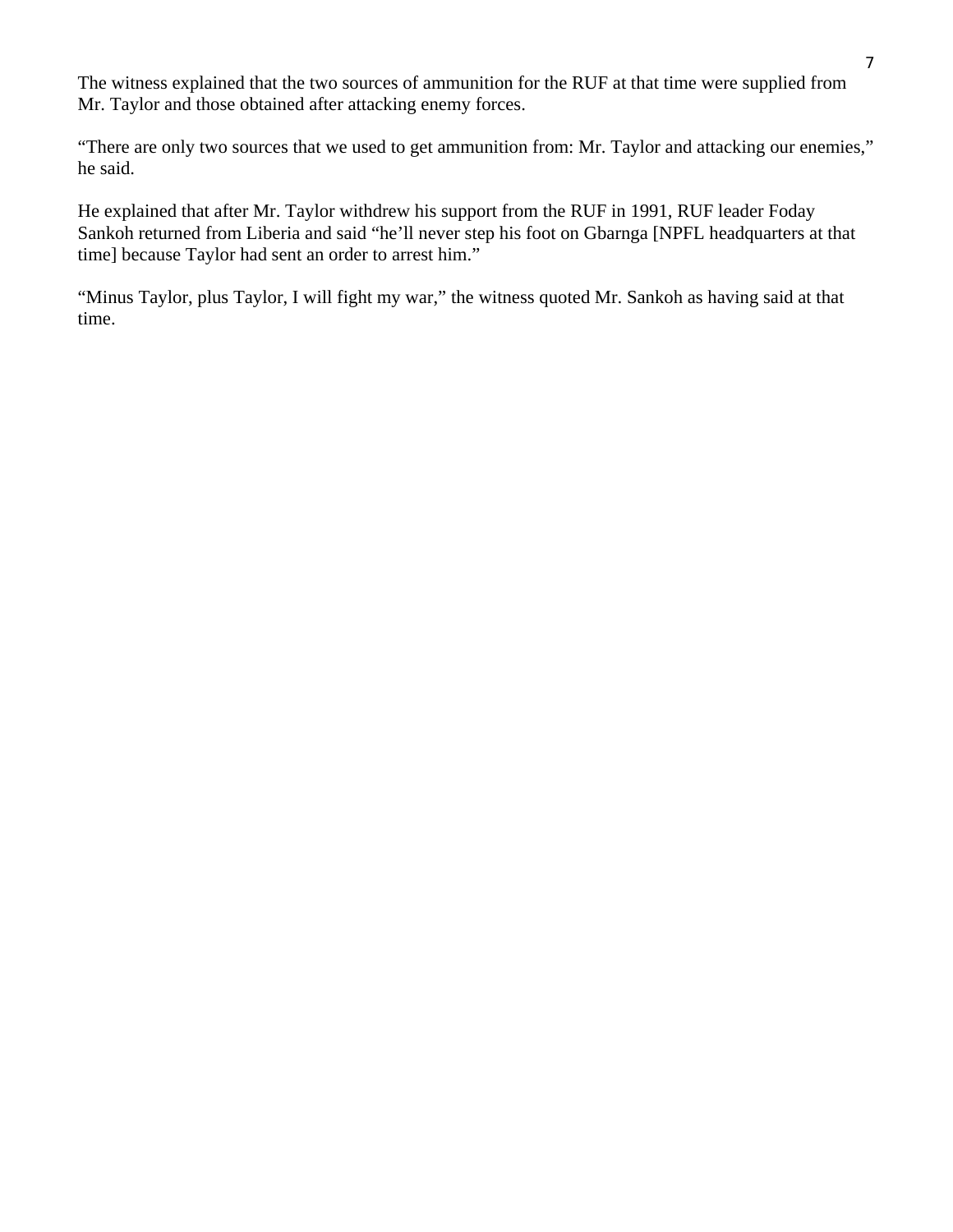

United Nations Mission in Liberia (UNMIL)

# **UNMIL Public Information Office Media Summary 23 March 2010**

*[The media summaries and press clips do not necessarily represent the views of UNMIL.]* 

# **International Clips on West Africa Guinea**

# **Guinea bauxite output falls 16.4 percent in 2009**

(Reuters) - Guinea's annual output of the aluminium ore bauxite fell by 16.4 percent in 2009 versus 2008, according to a government document seen by Reuters on Tuesday. The West African country, which depends on mineral exports for much of its foreign currency income, also produced 15.8 percent less alumina in 2009 than it did in 2008, figures from the finance ministry document showed. Guinea, the world's biggest exporter of bauxite, is trying to emerge from a political crisis which has disrupted relations between the government and some mining firms, and slowed the pace of business since a military coup in December 2008. Total production of bauxite was 14,774,200 tonnes in 2009, and total production of alumina was 500,400 tonnes.

# **Sierra Leone**

# **Sierra Leone Takes Steps to Combat Drug Trafficking and Corruption – UN official**

#### **http://standardtimespress.net/cgi‐[bin/artman/publish/article\\_4544.shtml](http://standardtimespress.net/cgi-bin/artman/publish/article_4544.shtml)**

Sierra Leone has made considerable progress in its efforts to combat the problems of illicit drug trafficking and corruption, but little has been done to implement programmes to create employment for the youth in the West African country, a senior United Nations official said today. The establishment by the Sierra Leonean Government of the Joint Drug Interdiction Taskforce with support from the UN Office on Drugs and Crime (UNODC) and other partners was a significant achievement, Michael von der Schulenburg, the Secretary-General's Executive Representative to Sierra Leone told a Security Council meeting in New York. The taskforce will now be upgraded to a transitional crime unit, he added. Mr. Schulenburg also noted the "bold steps" taken by Sierra Leone in the fight against corruption, citing a string of recent arrests and convictions of both low-ranking and senior officials on charges related to corruption. Efforts to create employment opportunities for the youth have, however, not been as successful, said Mr. Schulenburg, who is also the head of the UN Integrated Peace building Office in Sierra Leone (UNIPSIL). "Over the last two years, there have been many plans and assessments but they have resulted in relatively few tangible programmes that would significantly impact the lives of a sizeable number of the youth," Mr. Schulenburg said when introducing the Secretary-General's fourth report on UNIPSIL to the Council. "I believe the responsibility for this must be equally shared by the Government and its international development partners," he added.

# **Ivory Coast**

# **Ivory Coast growth could fall to 3 percent - IMF**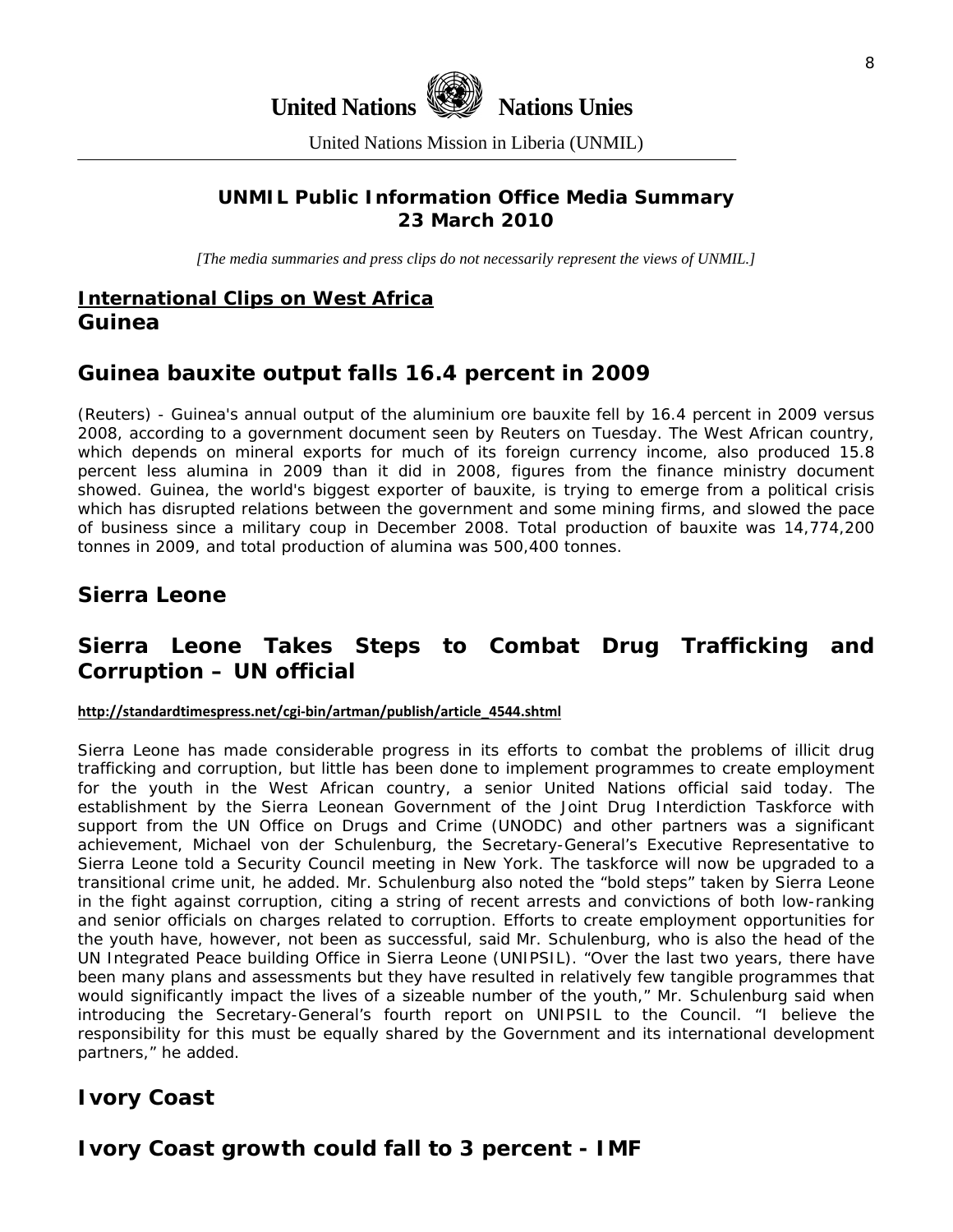(Reuters) - The International Monetary Fund said on Monday that Ivory Coast's economic growth could fall to 3 percent this year, after weeks of political instability shook the nation and power cuts hurt business. "The economic program for 2010 is being pursued in an economic environment that has deteriorated significantly. The socio-political events of February and recent power shortages have led to a slowdown in activity, and economic growth could fall slightly to 3 percent," IMF official Doris Ross said in a press release, after a visit to the country. It was below the Finance Ministry's own forecast of 4 percent. Growth in 2009 was 3.8 percent, she said, noting that this was despite the financial crisis and that it marked the first uptick in GDP per capita since 1998, a year before a coup threw the country into turmoil. "Benefiting from abundant rainfall and the rise in world cocoa prices, in particular, agriculture achieved significant progress," she said. Ivory Coast is awaiting elections needed to draw a line under years of instability and stalemate that followed a brief but divisive 2002-3 civil war.

## **Local Media – Newspaper**

#### **Keith Jubah Case Begins**

[The Inquirer, The News, New Democrat]

- The State's first witness in Keith Jubah's murder trial has dispelled accusations of torture by all nine defendants to provide statement during police investigations.
- All nine defendants averred that they were being tortured, coerced and intimidated which led them to admit committing the crime.
- They also claimed that they were not told of their constitutional rights; "meaning right to remain silent because anything said will be used against you in a court of jurisdiction", and right to have a counsel at all aspects of the investigation.
- They prayed to be granted a motion for the suppression of the evidences from which the indictment was drawn charging them with the commission of the crime of Murder, Criminal Conspiracy and Criminal Mischief.
- Judge Sikajipo Wolloh denied the motion and ordered the case proceeded with for trial.
- But yesterday, the head of the investigation team, Witness John Kollie, clarified in open court that it was from their voluntary statements that "we prepared a comprehensive report followed by a charge sheet."
- "First person picked up was defendant Joseph Kerkula and immediately cautioned of his Miranda rights which he willingly gave and confessed to the investigation that he was part of the act.
- There he started naming his colleagues," the witness explained.

#### **US Ambassador Gowned "Paramount Chief"**

[The Inquirer, The News]

- US Ambassador to Liberia, Linda Thomas Greenfield, was yesterday gowned paramount chief of Suakoko, Bong County for the hard work she has done and continues to do to help the Liberian people.
- Speaking at the programme at the headquarters of the National Traditional Council of Liberia, Ambassador Greenfield thanked the chiefs and elders and promised to do more to help the people of Liberia.
- Ambassador Greenfield was given two lots of land in Suakoko, Bong County as paramount chief to enable her have her own house in Bong County.
- The US diplomat was overjoyed by the honor given her by the traditional people of Liberia.

#### **AU Envoy Pledges Support For Liberia's Reconstruction Efforts**

[The Inquirer, The Informer]

- The African Union (AU) Ambassador to Liberia who is also the Special Representative of AU Chairperson, Akin Fayomi says the AU will continue to partner with UNMIL, ECOWAS, other agencies and the Government of Liberia, to ensure that post conflict structural development of Liberia remains on the right track.
- Ambassador Fayomi made the statement during a familiarization visit to the headquarters of Sector A and the Nigerian Contingent at Camp Abuja, Star Base in Monrovia.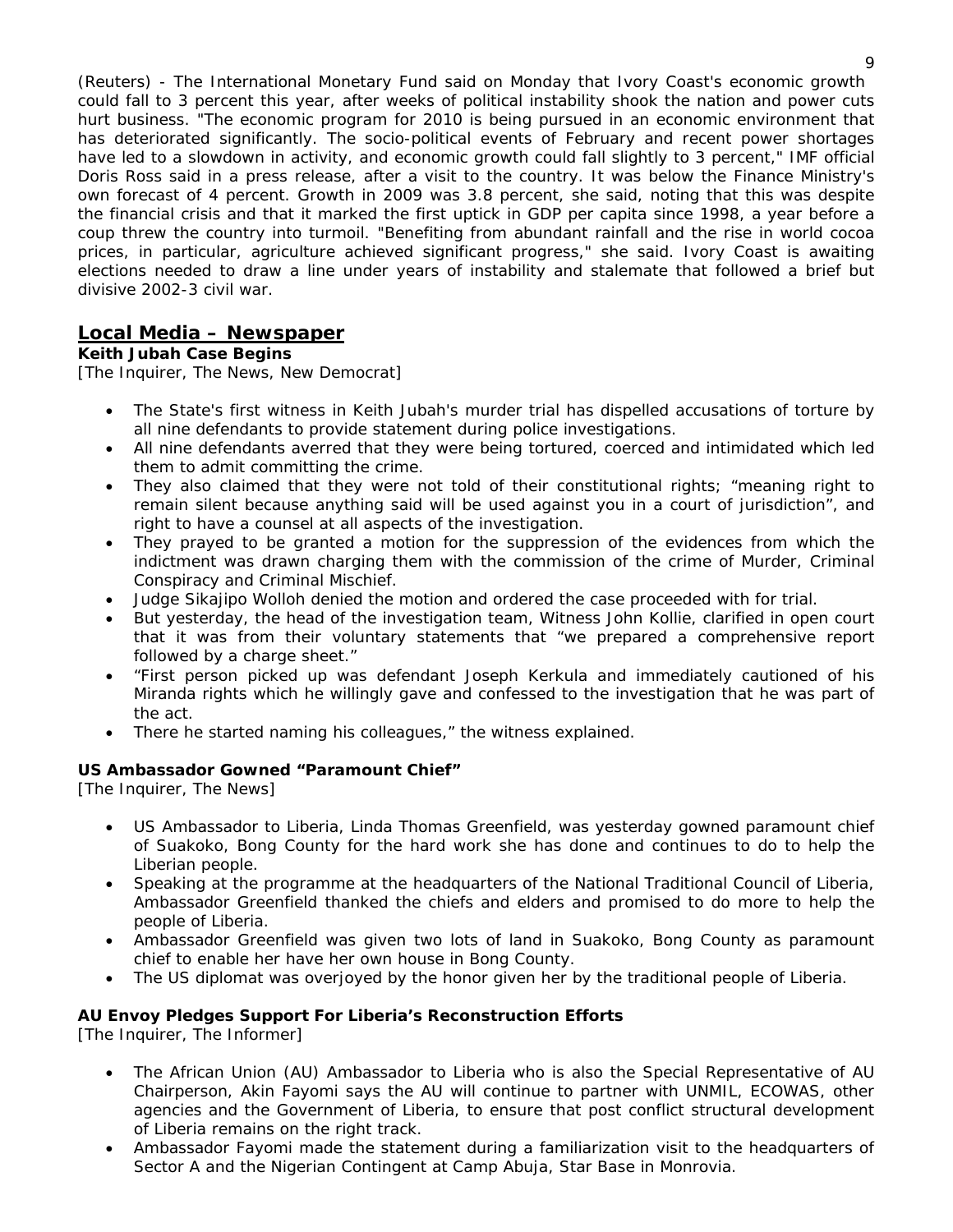- He stressed that his coming early this year was auspicious, considering the fact that AU considers Liberia as a strategic partner.
- Earlier, the Nigerian Contingent Commander, Brigadier General Ebiobowei Awala gave the AU envoy an update of the Contingent's contributions in the Liberian peace process.

### **WAEC 58th Annual Meeting Opens Today**

[The Inquirer, The News]

- The 58<sup>th</sup> Annual Council Meeting of the West African Examinations Council (WAEC) will commence today at the Samuel K. Doe Sports Complex in Paynesville with a special edition of the WAEC Endowment Fund Lecture.
- The Registrar of the Council, Alhaja Mulikat A. Bello stated Thursday that the former Minister of Education, Dr. D. Evelyn Kandakai will serve as keynote speaker at the Endowment Fund lecture forum.
- Madam Bello further stated that the official opening of the Council Meeting will take place Tuesday, during which time the Liberian leader, Mrs. Ellen Johnson Sirleaf will deliver the keynote address and declare the Meeting open.
- According to the Council Registrar, the Annual Council Meeting will receive reports from its various international committees and various national offices for 2009/2010 relating to their work and challenges.

#### **Defense Minister Faces Legislative Inquest Today**

[Heritage, The Informer]

- Defense Minister Brownie Samukai is expected to face legislative inquest today, Tuesday before the plenary of the House of Representatives for reportedly inciting the Armed Forces of Liberia (AFL) against the Legislature.
- The plenary, which reached the decision last Thursday, wants Minister Samukai appear to provide justification for assertions he reportedly made, while appearing on a live television talk show.
- Minister Samukai, according to the lawmakers, reportedly asserted that plans were underway by the legislature to increase their allowances in the 2010/2011 Fiscal Budget, while members of the AFL make only US\$90.00.
- The reported assertions by the Defense Minister, the lawmakers emphasized, aim to provoke the military against the Legislature.

#### **President Sirleaf Welcomes State Department Report**

[The News, The Analyst]

- President Ellen Johnson Sirleaf has welcomed the Report released few days ago by the US State Department on human rights issues in Liberia, saying that it points to the many challenges she has sought to resolve since assuming office in 2006.
- The State Department Report, among other issues, speaks about corruption, poor judicial process, but Presidential Press Secretary Cyrus Badio at his regular Monday press briefing said the issue of corruption is not new in Liberia.
- But what is new, according to him as far as the issue of corruption is concerned, is that the President following in the footsteps of the United States has begun the process of creating institutions to check corruption.
- He named the creation of the Liberia Anti-Corruption Commission, the General Auditing Commission, the Governance Commission and many other institutions that have been made independent and given the means to work freely, in an atmosphere of unprecedented freedom of speech.

#### **LD1 Million, Unspecified US Dollars Missing At FI Bank**

[New Democrat]

• [SIC] Over Liberian one million dollars, along with an unspecified amount of US dollars, has been reportedly stolen from the First International Bank Liberia Limited (FI Bank) with several top employees being linked.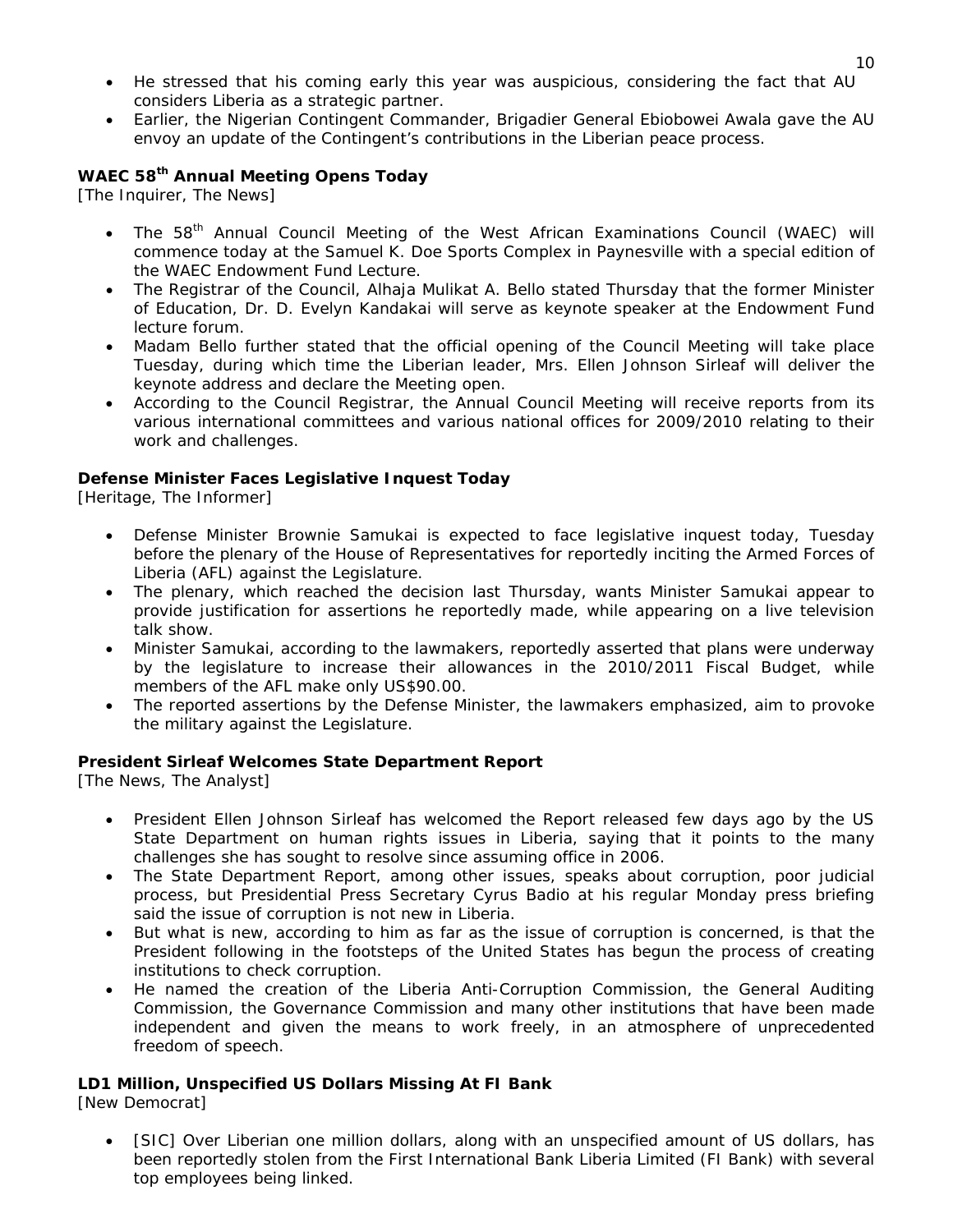- The theft is said to have occurred at the bank's Clara Town branch during the weekend, with L\$1.4 million withdrawn from depositors' accounts.
- Several United States dollars were reportedly stolen but the actual sum has not being established.
- Officers at the National Bureau of Investigation confirmed the theft case but gave no details.
- Police have said they are still gathering information on the matter.

#### **ECOWAS Confab Begins Today**

[New Democrat]

- A 5-day Economic Community of West African States (ECOWAS) international conference commemorating and evaluating twenty years of involvement in peace process in West Africa opened in Monrovia with the view of learning from the region's past.
- Organizers say the conference is intended to take a look at the past, learning lessons and consolidating achievements with specific focus on accomplishments shortcomings and lessons learned from crafting and implementing of peace agreement in the region in order to enhance future interventions in conflict, a press release from the Ministry of Information said.
- The conference will bring together over 150 participants comprising of former Heads of States and former Force Commanders from the region.

#### **Star Radio** *(News monitored today at 09:00 am)*

#### **President Sirleaf Addresses ECOWAS Conference Tuesday**

- President Ellen Johnson Sirleaf will today Tuesday deliver the keynote address at the opening of an International conference of ECOWAS convening in Liberia.
- The conference which runs from March  $23<sup>rd</sup>$  to  $28<sup>th</sup>$  is to commemorate and evaluate the organization's twenty years involvement in peace process in West Africa.
- Presidential Press Secretary Cyrus Badio says President Sirleaf will address issues relating to the achievements and failures of ECOWAS.
- The President will also speak on lessons learned in the organization's two decades of peace process in the sub region.

#### **President Sirleaf Welcomes US State Department Human Rights Report on Liberia**

#### **Prince Johnson's Party Official Reports Attack, Rape In Home**

- [SIC] An executive member of Senator Prince Johnson's proposed National Democratic Union of Progress Party has reported an attack on his home.
- Former Nimba County lawmaker Benedict Bartuah said fifteen men armed with AK-47 rifles broke into his house early Monday morning and raped his daughter.
- Mr. Bartuah said the men told his nineteen-year old daughter to take responsibility for whatever they had planned to do to him.
- According to him, he had gone to a relative's house on the Old Road after an interaction with Senator Prince Johnson Sunday when the men attacked.

#### **Government Loses Millions Of Dollars**

- The Ministry of Commerce says government is losing millions of dollars in revenue due to a poorly developed Intellectual Property system.
- Commerce Minister Miata Beysolow said unlike Liberia, intellectual property has become a major source of wealth creation in modern economies.
- Minister Beysolow expressed frustration that Liberia has not been privileged to benefit from such massive wealth creation exercise.
- According to the Commerce Minister, owners of intellectual property in Liberia continue to live in poverty just because of the lack of knowledge.
- The Minister said steps were now being taken in collaboration with the World Intellectual Property Organization to tap into the wealth that can be derived from Intellectual Property Rights.
- Minister Beysolow spoke Monday at the start of a three-day National Symposium on Intellectual Property Education, Training and Research.

#### **Government Minister Holds Secret Meeting To Remove County Superintendent**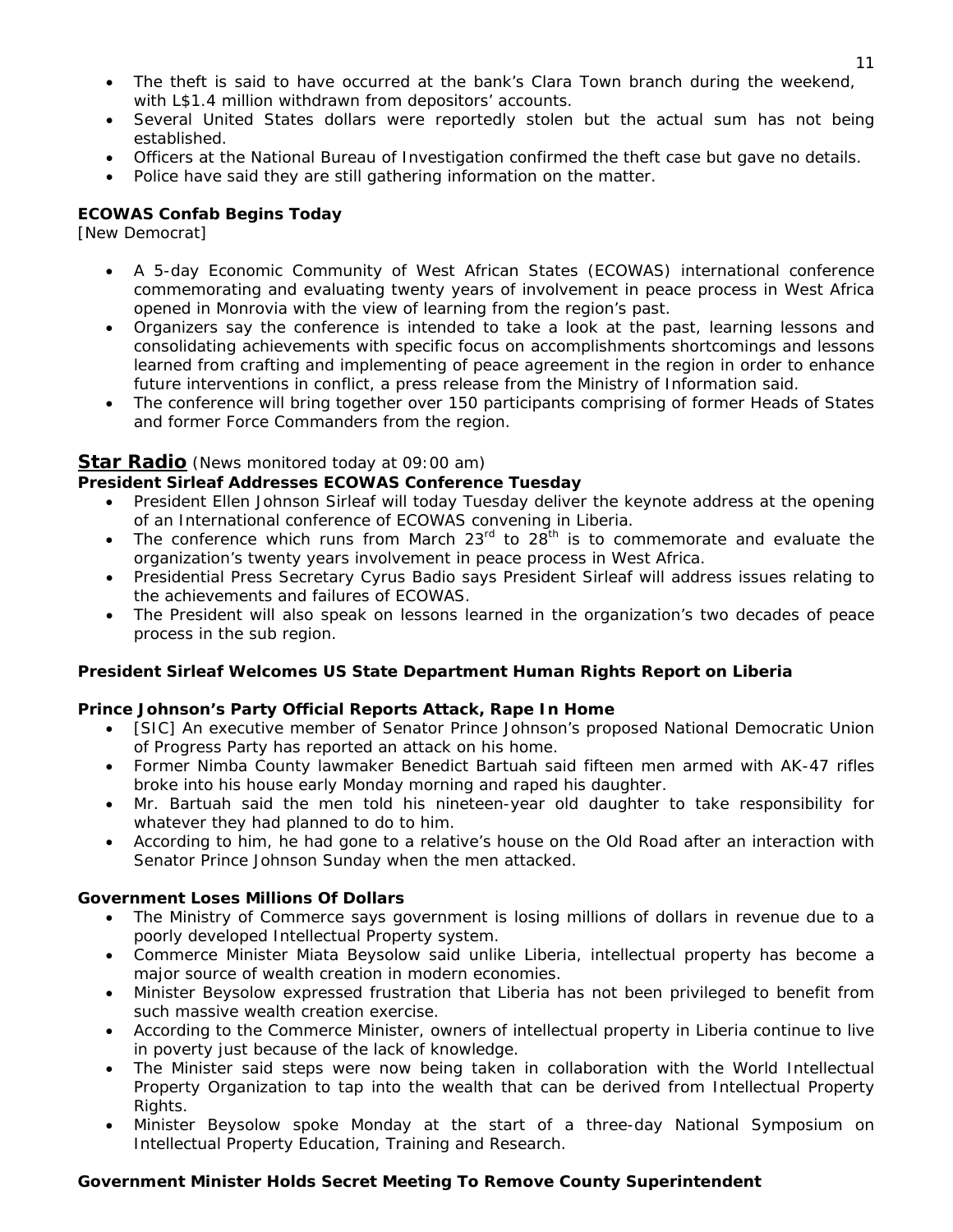- [SIC] Tension is reportedly brewing between Posts and Telecommunications Minister Jeremiah Sulunteh and Bong County Superintendent Ranney Jackson.
- Superintendent Jackson accused Minister Sulunteh of holding secret meetings in the County to unseat him.
- The Bong County Superintendent claims Minister Sulunteh met with youths in Gbarnga to concoct lies against him to anger President Sirleaf.
- But Minister Sulunteh over the weekend denied the allegation and said Superintendent Jackson is speaking out of fear because of information that he may be appointed as Internal Affairs Minister and accused the Superintendent of secretly lobbying with some Senators not to confirm him if he is appointed.

#### **Two Men Arrested With 130 Kilograms Marijuana**

- The Drug Enforcement Agency (DEA) in Bong County has arrested two men with 130 kilograms of marijuana valued at three hundred ninety thousand Liberian dollars.
- Darius Jacob and Richard Kollie were arrested separately with the illegal substance at the Gbarnga Iron Gate following a security tip off.
- According to reports, the men have admitted to ownership of the drug and have been sent to court for prosecution.

#### **NEC Co-Chair Off To Ghana**

- The Co-Chairman of the National Elections Commission (NEC) has left the country for Accra, Ghana to attend an international conference on electoral violence.
- A NEC release said Counsellor Elizabeth Nelson is among scores of participants drawn from governments and electoral bodies across Africa, UN and EU.
- According to the release, the conference which runs from March 22 to 24 is being held under the theme: preventing electoral violence and will reflect on effective prevention and mitigation of violence through credible elections and good governance.
- Participants at the conference will also address the question of inclusion and exclusion, share best practices and strategize on ways of harnessing collaboration.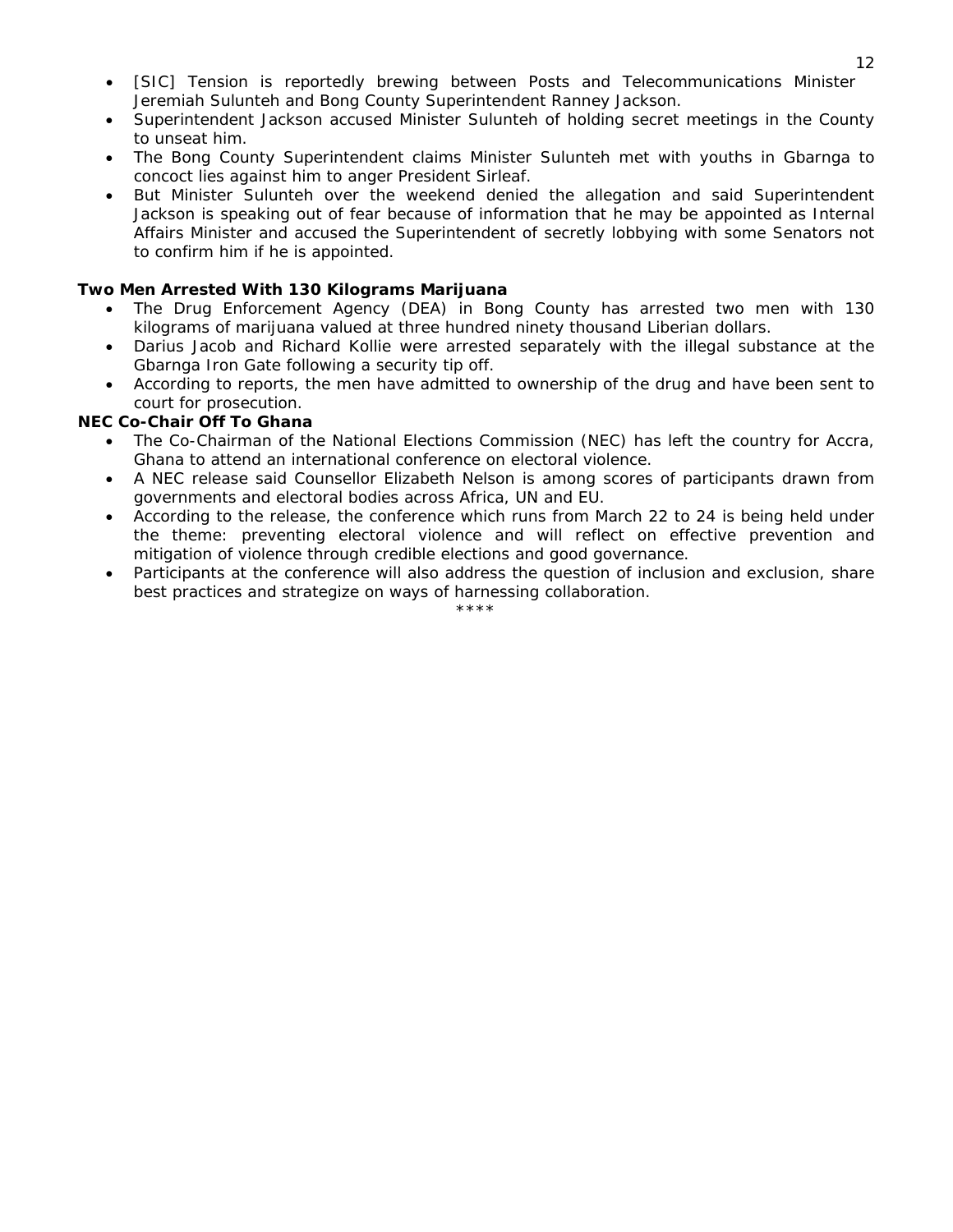Tuesday, 23 March 2010

### **Peacekeeping – What We Learned after 20 Years**

History was made 20 years ago when the Economic Community of West African States (ECOWAS) set up an intervention military force to undertake a peacekeeping mission in Liberia, a member country. The political and social situations in Liberia had completely broken and become totally intractable, desperate and there was need for foreign help. ECOWAS came to Liberia's plight by dispatching a military force as peacekeeping machinery. Towards this end the contingent, known as ECOMOG wore white helmets.

The war is over and Liberia is now at peace; however, ECOWAS is holding a meeting here this week assessing the role of ECOMOG in Liberia, Sierra Leone and Guinea Bissau determining the pros and cons in their operations.

Liberians who remained in the theater of operation most of the time always look back and hail: "Thank God for ECOMOG!" One should take this as a clear satisfaction for the role the Peacekeeping Unit played in the Liberian civil war. ECOMOG came, indeed, on a peace mission, but no sooner had they landed than the hawkish attitude of Taylor's forces led ECOMOG to discard their white helmets in order to speak their language.

By readily familiarizing themselves with the situation on the ground and assimilating with the people, most of who were in desperate need, the Peacekeepers found themselves among friends. This was not the case, however, in areas held by the rebels. On many occasions ECOMOG arranged peace-building trips into areas held by the rebels and at all times the intentions gained naught.

Realizing the positive role the media play in confidence building, ECOMOG had the local journalists in Monrovia to re-emerge from hiding to create a newspaper called the TORCHLIGHT with the intention of building goodwill and understanding. Many in and out of Liberia rejoiced to see the paper when it came out and all factions in Monrovia cooperated in its production. The Taylor group, however, contented themselves by vilifying the Monrovia press.

Looking back after 20 years, however, Liberians have learned much out of war. They learned that in time of need our African neighbors cared for us far more than we had thought. Liberians, too, developed a closer bond for their African brothers.

The ECOMOG Mission also taught us that regional cooperation in terms of peace-building and peacekeeping is better served when we work together in the interest of the region depending on friends from afar.

In this world of global changes, the ECOMOG mission has taught us that we ought to pool our resources together and expand the operation of ECOMOG to work towards Regional Disaster Relief.

The frequency of flood bringing about food shortage and the displacement of people because of the destruction of towns and villages tell us that we alone cannot do it. Chile, with its long experience in earthquake visitation, could not go it alone; Haiti could not go it alone. These natural disasters need the combine cooperation of all forces in certain regions. And the combined efforts deployed globally to aid Haiti should serve as a worthwhile lesson for us emulate. Planners of ECOWAS ought to harness their energies, resources and training to combat the global struggle brought on us by climate change. This is our new challenge.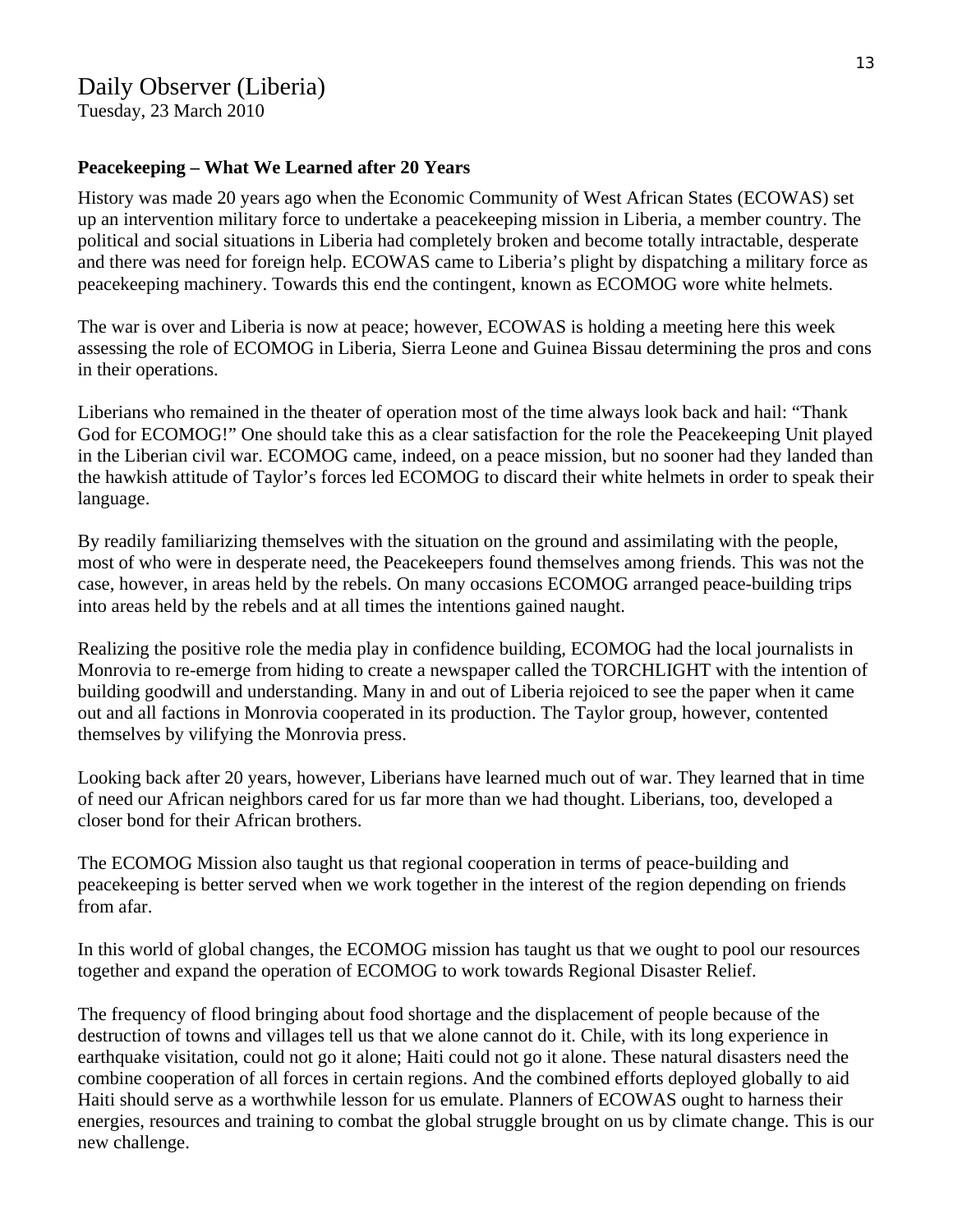# World Affairs Tuesday, 23 March 2010

#### **For peace and justice**

### BETWA SHARMA *in Khartoum & Darfur*

### **A ceasefire with the main rebel group opens the road to peace, but finding a political solution remains a challenge.**

ALBERT GONZALEZ FARRAN/REUTERS



*President Omar al-Bashir (centre) arrives at El Fasher International Airport, north Darfur, on February 24. He is getting ready to contest the elections in April.*

All her life, Sarah Rahman has seen her homeland bruised by savage violence. Even as North Sudan and South Sudan made peace after four decades of fighting, the conflict in Darfur persists. But the 24 year-old businesswoman sees "real peace" coming soon. "I believe this time all the killing will stop," she

said.

The ceasefire signed in February by the government and the main rebel group in Darfur has already been marred by fierce clashes between the Sudanese army and the splintered insurgent forces. Finding a political solution and working out a genuine power-sharing formula in Darfur lies at the heart of a real peace deal. In the recent excitement, the arrest warrant issued against the Sudanese President, Omar al-Bashir, for crimes in Darfur has been sidelined. Fear of being apprehended in another country might have made him restrict his movements, but the "wanted" man is getting ready to contest national elections in April.

Despite bleak chances of enforcement, the arrest warrant, issued in March 2009, remains valid. One year on, the indictment highlights the limitations of the international legal machine when faced with a politically volatile situation. For seven years now, the Arab-dominated government in Khartoum has fought a bloody battle against African rebel groups in Darfur. At the heart of the conflict lies the neglect of a large chunk of Sudan's citizenry. It is often said that the rulers see the country as the "foot of Arabia and not the head of Africa".

Darfur means the 'land of the Fur', the largest African tribe of the region, and the Fur share their land with more than 30 Arab and non-Arab tribes. The government has been accused of ethnically cleansing black African tribes, especially the Fur, the Zaghawa and the Masalit. Millions of people have been displaced and thousands killed.

Like the rest of the country, Sarah Rahman is assessing the impact of the first arrest warrant issued by the International Criminal Court (ICC) against a sitting head of state. Born to a Fur father and an Arab mother, Sarah Rahman describes the ICC decision as "very good and fair". The young woman wants justice for her father's tribe and peace for her country. "Whoever replaces him (Bashir) will bring more war," she said.

The indictment revealed a disconnect between the ICC's objective of promoting justice in the face of a peace agenda and assertions of sovereignty. Several Arab nations and the African Union insist that indicting Bashir will frustrate the endeavours for peace in Sudan and prolong the war. The opposing camp is adamant that justice is at the heart of the peace process. International non-governmental organisations (NGOs), in particular, insist that the trial of Bashir will be a victory for human rights and an end to impunity.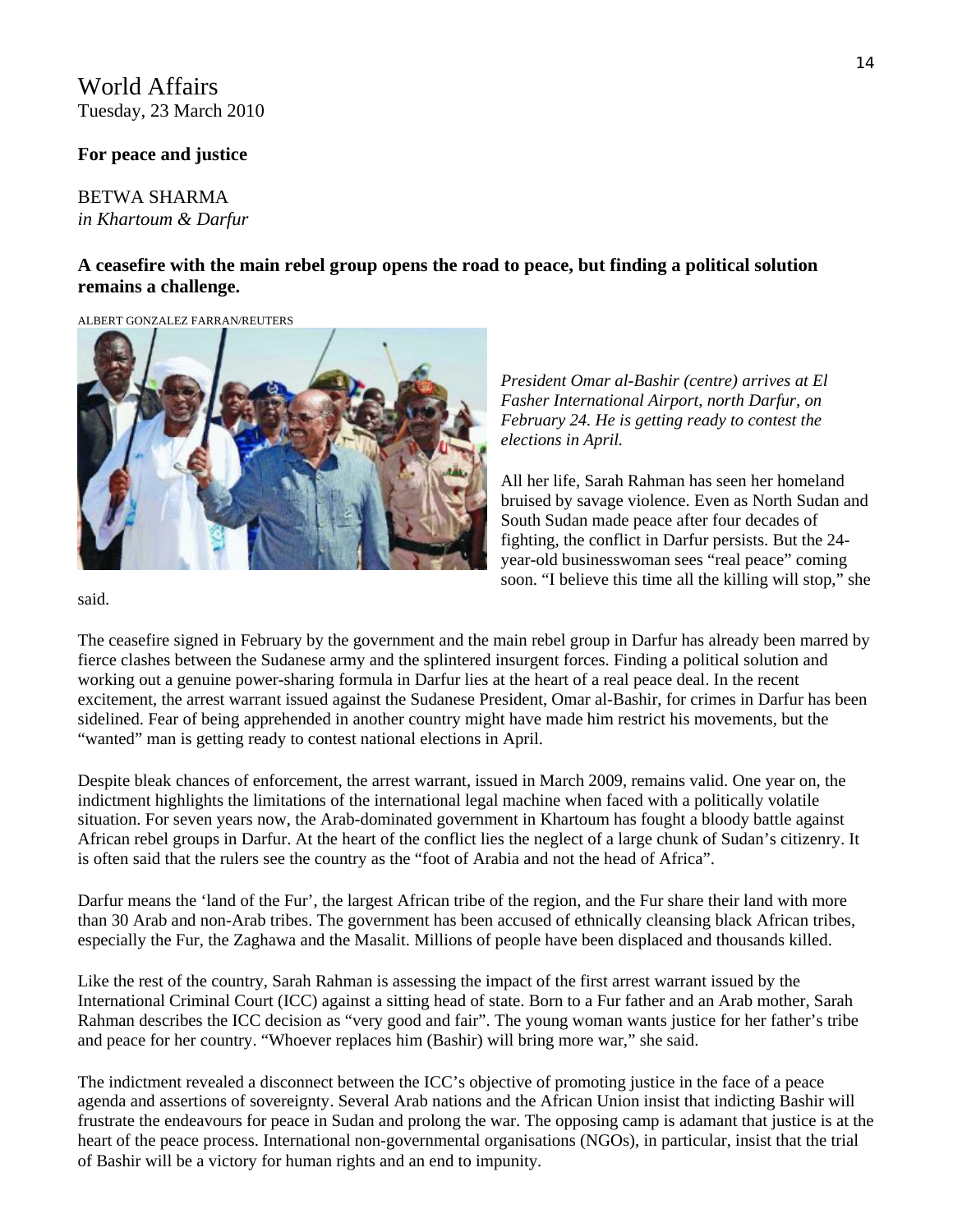The international community is trying to figure out if peace and justice are inseparable or whether settling for peace without justice is acceptable in a situation of ongoing violence and unspeakable suffering. The Sudanese people are divided in their allegiance to Bashir and their support of the ICC, but with the media and public opinion so tightly controlled by the government, it is difficult to put a finger on the pulse of the nation.

Two friends, Rayan Kamel and Salma Mohammad, both 19, sit near a shady column at the Afhad Women's University building in Omdurman city. "What has happened in Darfur is terrible, but only the people of Sudan can punish Bashir," said Salma.

Many feel that justice has to be local. "We don't need the white man to come in," said Mansour Al Ajab, a Member of Parliament. "We have our own experts, mediators and facilitators to discuss the problem."

#### **A camp for the displaced in Darfur**

One alternative to international justice is to have domestic trials in Sudan, but the public opinion is that free and fair trials are impossible. "There is no justice in this country," said Khalid Abdelwahab, a college student from Donogla city in North Sudan.

Stout houses and soaring mosques make up capital Khartoum's skyline. Oil money gleams through the hefty bridges across the confluence of the White Nile and the Blue Nile. New cars whizz back and forth on the broad roads and sturdy flyovers.

Life is slow. Women sell sugar-soaked tea in small, grimy glasses at every street corner. The dull skyline is being transformed by dogged construction. Among several of the new buildings, Libyan leader Muammar Gaddafi's \$5 billion hotel stands out. Its outrageous glass edifice, shaped like a gigantic egg, sparkles bluer than the Nile.

A young photographer from Khartoum describes the ICC action as both ignorant and arrogant. "It is a threat to a sovereign country," said Issraa El Kogali. "There is no defence of what happened in Darfur, but there is much more at stake here."

Characterising the West's concern as phoney, Issraa El Kogali, who has been educated in the United States, mocks American teenagers who wear "Save Darfur" wristbands but cannot place Darfur on the map . "It has become fashionable to take up a cause," she said. She wants practical measures like national elections in 2010 and getting the rebel groups to the table to work out a durable peace agreement with the government.

The first presidential and parliamentary elections in more than 20 years will be held in April. Bashir, who came to power in a military coup in 1989, is standing again. A win, which is quite likely because of his National Congress Party's enormous influence, will allow the President's supporters to ask the ICC to back away from a "democratically" elected leader.

There are others who simply point out that the country has been at war for 44 out of the 54 years since independence. "People want their homes built, the economy revitalised and safety established in their villages," said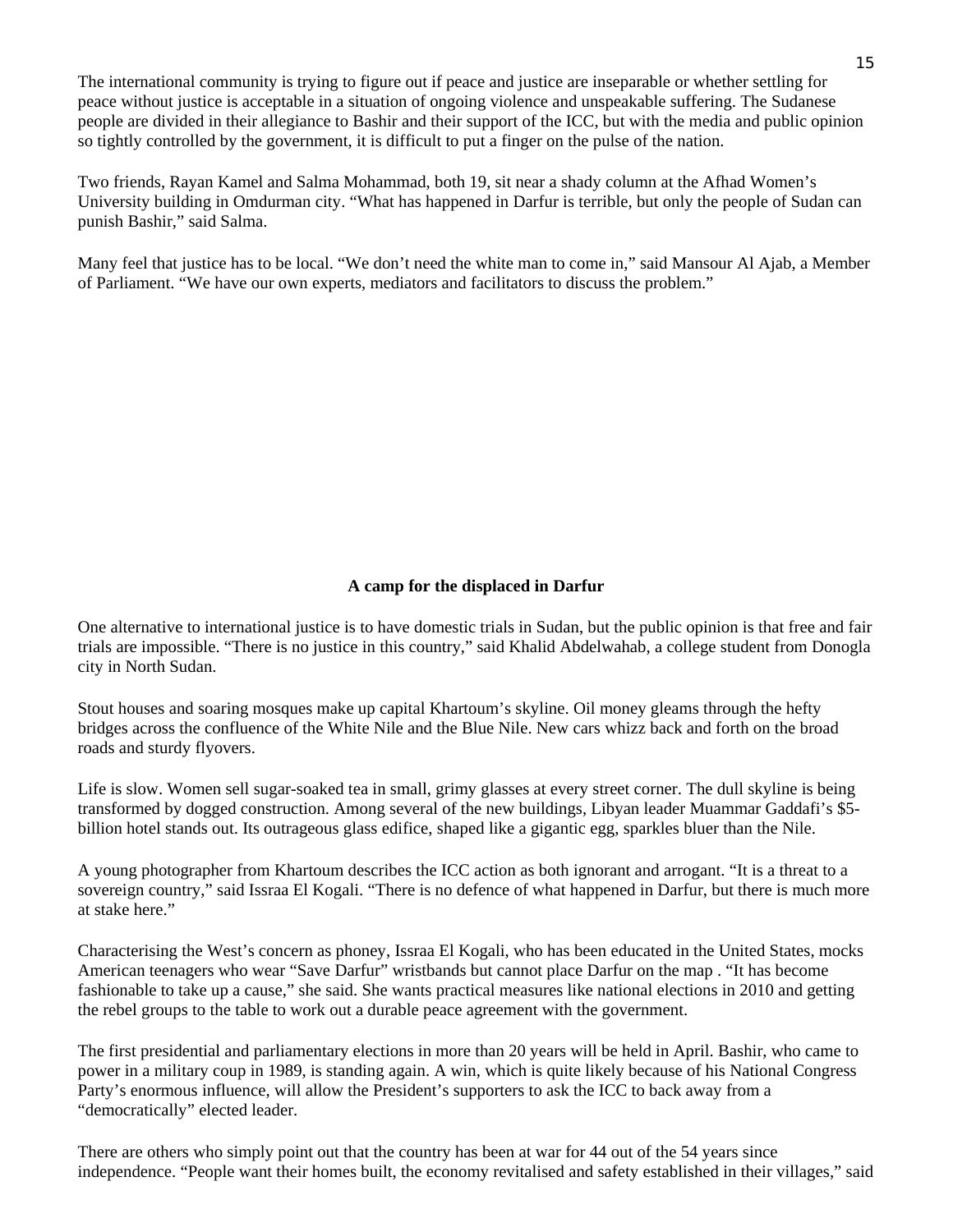#### **Whispers in Darfur**

The rickety Soviet-era aircraft starts moving to Darfur at the call of 'Allah-o-Akbar'. When the altitude drops suddenly during the flight, the shadows of scorched villages in the desert below become visible. Military helicopters neatly line the airport in Nyala, the capital city of South Darfur. Local people make fun of the handsome road into the city. "It is to impress foreigners," they say.

Nyala is dotted with military jeeps, machine gun positions and students with bulky backpacks. A whiff of urbanism lingers over the main marketplace – a grubby labyrinth of small traders, hardware stores and vegetable sellers. The second largest displacement camp called Ottash with 80,000 residents is on the outskirts of the city. Local people describe it as a "five-star" one since foreign diplomats and journalists are shown only this camp and similar betteroff ones.

The site resembles a small town of concrete houses, brick cabins, mud huts and tattered tents. Many residents work in the city and return home in the evening. The sun beats down on tea sellers, merchants on donkey carts, and children who clamour to be photographed. One of the inhabitants, Omar Mohammad Yukub, came four years ago after his village was scorched by the Janjaweed, a ruthless Arab militia group accused of killing and raping thousands of Darfuris.

Wary of the government official (who is always present with a journalist), Yukub does not say whether he wants *kanoon* (justice). "God will bring peace," he said. "Not the ICC or the United Nations or the government."

In the camp marketplace, a group of men sit under the shade of a dusty sheet. All of them talk about peace and returning home. Only Suleiman (first name not used) braves a comment on the ICC. "No one is expecting peace in the near future," he said. "The ICC decision means that the world has recognised the plight of the people." The group quickly requests that the topic be changed as they anticipate trouble from the camp guards.

A humanitarian worker from India in Darfur, who spoke on condition of anonymity, said, "The feeling I get is that people in the camps are not so angry with the President." There are many Sudanese who believe that Bashir shares the blame but the true villains are other high-ranking officials and army personnel. But his colleague (name concealed), who is a Darfurian, has a different vibe on the matter. "As international pressure grows, people are confident that Bashir will not be around for much longer," he said.

The flights back from Nyala to Khartoum can be delayed for hours. The canteen, which serves good tea and bland biscuits, fills up with an intriguing assortment of foreigners who try to find the least dusty seat. "Don't worry, talk freely," said a chatty airport official with a half-wink and then proceeded to slam the ICC as a tool of Western imperialists bent on re-colonising Africa. "This is all a big game and we are just pawns," he said.

The ICC has also come under considerable fire for not trying the officials in the Bush administration in Iraq and for the Israeli action in Gaza. "Why not the U.S. and Israel?" has become the auto response for many Sudanese who are deeply suspicious of the court's motives.

Back in the capital, millionaire-businessman Ahmed Abdellatif is outraged. "If George Bush and Dick Cheney were to have a fair trial in the International Court, then I will be the first one to say to our President, please go and face the music," he said.

One of the richest men in Sudan, Abdellatif is worried about commerce and industry getting buried under the debris of the indictment. "We have lost our credit lines with the European banks. Nobody wants to risk having their money or supplies in Sudan," he said. "Unfortunately, it looks like a head-on collision with the international community."

At one point, over 30 African member-states of the ICC considered a mass withdrawal from the tribunal to protest against Bashir's indictment and the targeting of African leaders. Jack Snyder, a leading political scientist at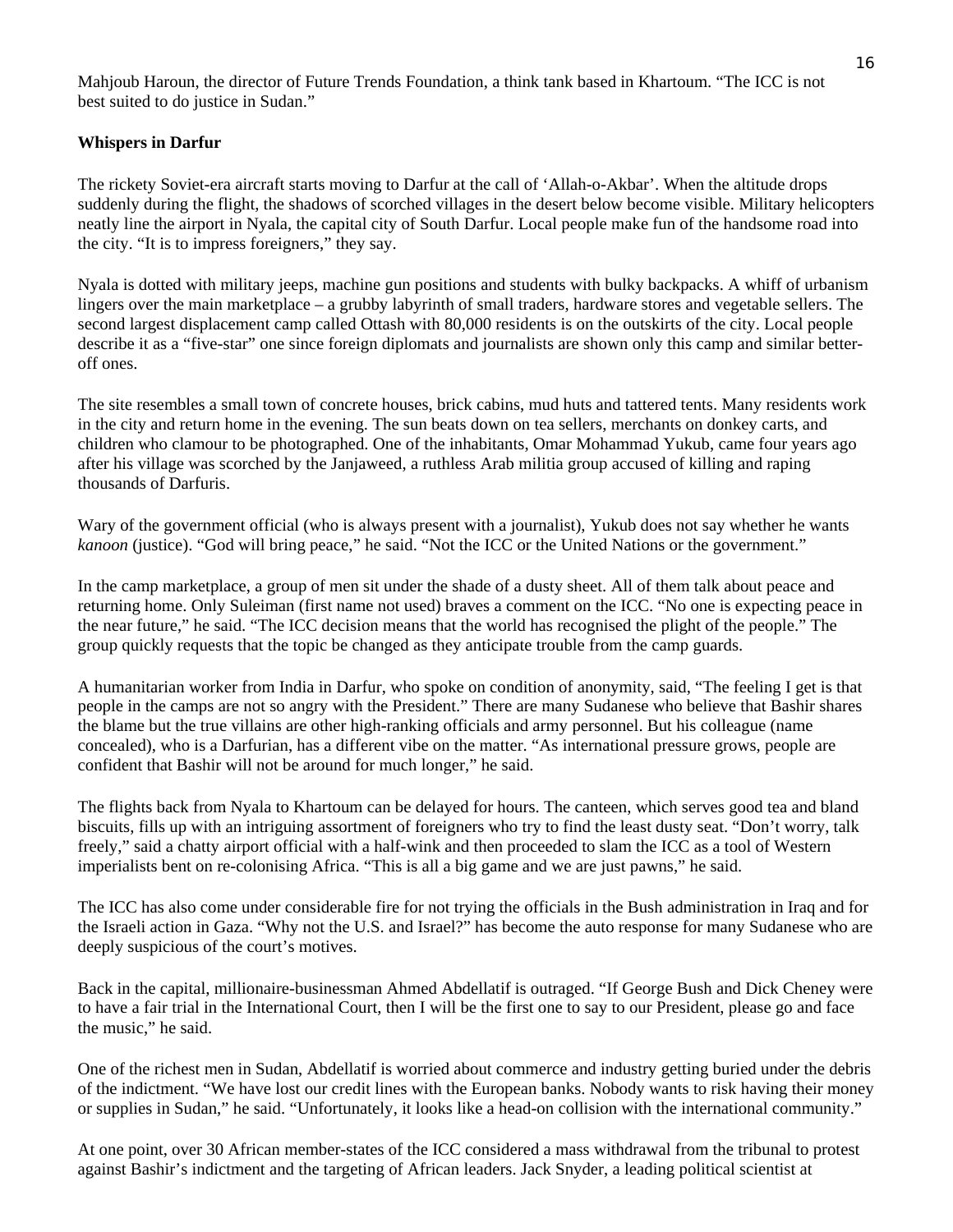Columbia University, foresees the court running into more trouble. "Things are going really bad for the ICC," he said. "The ICC can be a useful institution, but it needs a change of policy and procedure if it wants to survive."

However, an anthropologist at Khartoum University, Abdul-Jalil, who asked his full name not be used, dismisses the theories of Western imperialism. "It is always a power game," he said. "There are no angels behind the ICC, but you cannot allow extremists to go unpunished."

#### **Forgive and forget**

Many Darfuri politicians, such as Member of Parliament Abdul Rahman Adam Salih, see the indictment as a tool for leverage. "It is a kind of pressure that is being put on the government, which is now carrying out the necessary development projects," Salih said. He predicts that if Bashir delivers on the promise of prosperity in the region, he may even be let off the hook. "Forgiveness is part of Sudanese culture," he said. "If Bashir comes to Darfur and says 'I am sorry, I made a mistake', people may forgive him."

The groups that oppose the indictment want the Security Council to defer the case and see if the Sudanese government mends its ways with the arrest warrant hanging over its head. "The ICC threat can have a salutary effect as a threat," said Mahmood Mamdani, an Africa expert at Columbia University, speaking at a Darfur debate. "But if the threat is delivered, it can have dangerous and unintended consequences."

In 2009, the Sudan report of U.N. Secretary-General Ban Ki-moon said that "key outstanding issues – most notably elections and the referendum – are highly sensitive and will have the greatest impact on Sudanese political life". Meanwhile, the ICC prosecutor, Luis Moreno-Ocampo, is pursuing the enforcement of the arrest warrant, which so far has seen no practical implementation except for Bashir staying close to home.

In December 2009, while presenting his latest report on the ICC to the Security Council, Moreno-Ocampo stressed that indicted leaders had to face responsibility in court. "President Bashir is not doing that. He is not going to court. He is not appointing a lawyer," he said. "Instead he is choosing as his defence line a political campaign…. The last one is exacerbating the conflict in the South to try to shift attention from the victims in Darfur."

The Brazilian lawyer also opened up two more fronts of potential criminal prosecution for war-related crimes. The first "next new form of crime" is any forced evacuation, in 2010, of displaced people back to their villages that may lack water or still be unsafe.

The second area of court action being considered by the office of the prosecutor is against those government officials who have actively denied the alleged crimes in Darfur. "Part of the activities of President Bashir is covering up his own crimes. Whoever is part of this cover-up could be prosecuted by the ICC," Moreno-Ocampo said.

Even as the political blizzard against Bashir seemed to have softened into an occasional gust, the ICC prosecutor is in no mood to forgive or forget. "The arrest of President Bashir will take time, maybe two years, maybe two months, maybe 20 years and the court could wait," Moreno-Ocampo said. "He definitely needs to face justice the same way as President [Slobodan] Milosevic [of former Yugoslavia], President [Charles] Taylor [Liberia], and [the former] Prime Minister of Rwanda."

But experts point out that all these cases, including the Nuremburg trials, are instances of victors' justice over the accused who had been utterly vanquished. In Sudan, Bashir remains politically and militarily a personality who enjoys extensive popular support. The ICC may simply not be strong enough to punch out Sudan's regime. Moreno-Ocampo's decisions are "governing political and humanitarian outcomes", according to Snyder. "The ICC is a legal organisation that is trying to solve political problems with legal tools," he said.

Those who oppose the arrest warrant point to the South African leaders who opted for Truth and Reconciliation Commission instead of trials. Trials correspond to victors' justice but mechanisms like the TRC are for "survivors' justice", according to Mamdani. "It was born out of the realisation that in African conflicts there are no victors," he said.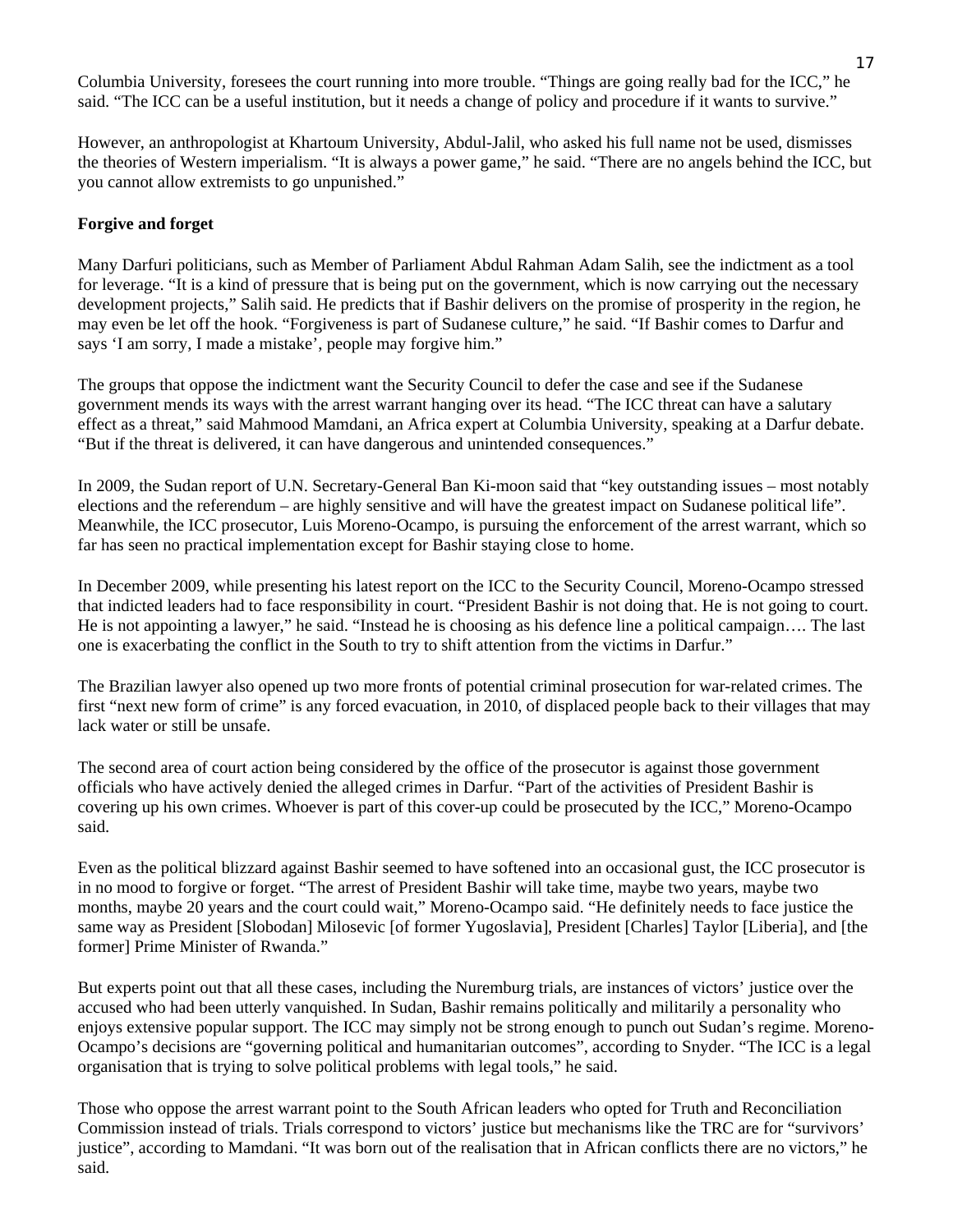#### **The Haboob**

Every year, Khartoum is visited by a fierce dust storm called the Haboob. The sky suddenly turns rusty red and the colossal cloud of dust scurrying towards their homes sends people scrambling to close doors, shutter windows, and stuff the cracks in the walls with wet towels. So describes Zahya, an aged Darfuri woman who squats near Khartoum University and does not know her age. The tea seller refuses to talk politics, but her croaky voice paints a vivid picture of the city being flattened in an orange and brown blur.

"It gets blown away," she cackles, pointing just above her head to a grimy cloth on four flimsy sticks that shade her kettle and stove.

Slow-moving and treacherous, Sudan may soon have to face a legal and political Haboob that can blow away more than Zahya's rags.

*Betwa Sharma is a New York-based journalist.*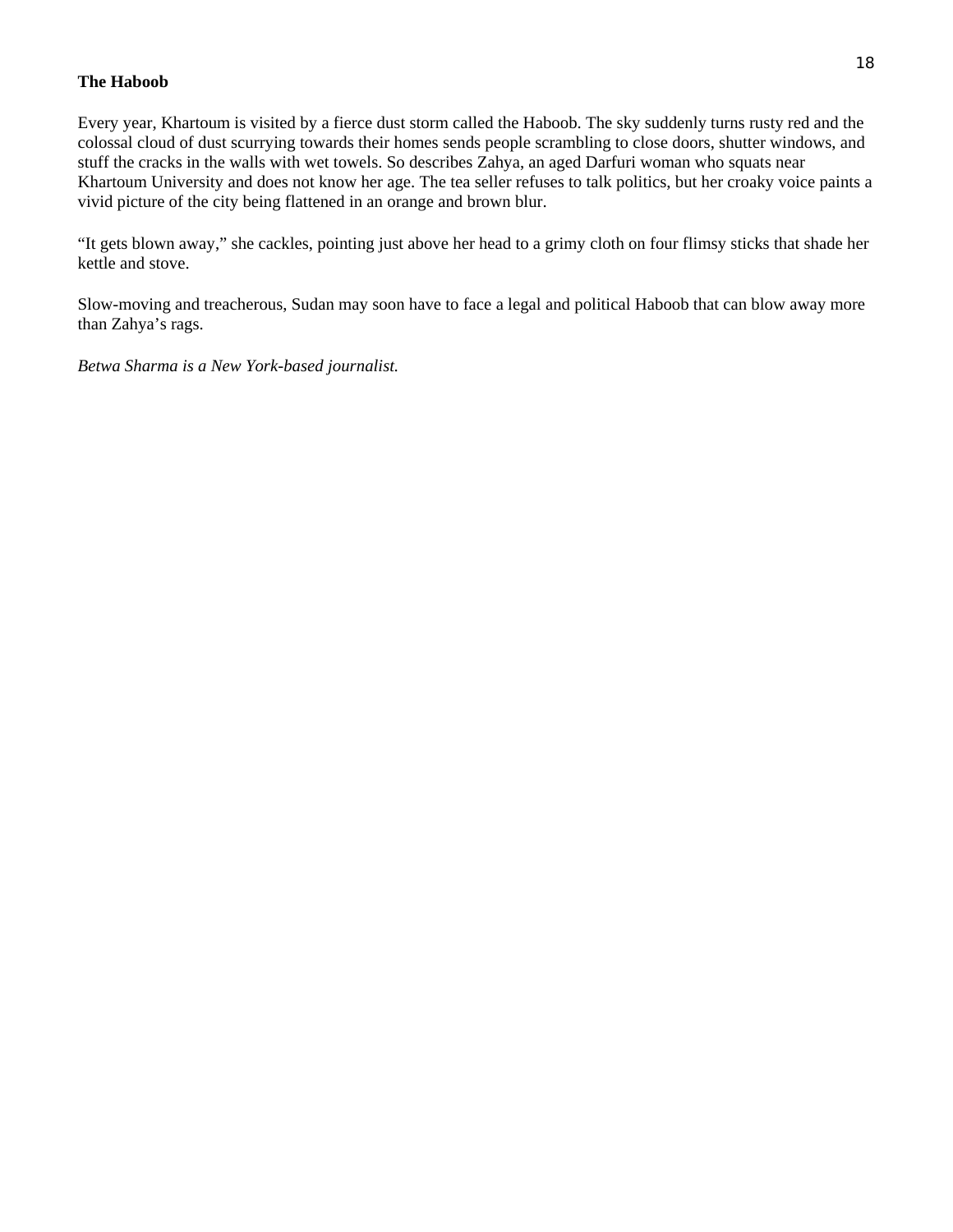# Kenya Broadcasting Corporation

Tuesday, 23 March 2010

### **Mutula criticises ICC judges**

Written By: KBC reporters

Justice Minister Mutula Kilonzo Tuesday accused the International Criminal Court of delaying justice in the prosecution of suspected perpetrators of the post election violence.

Mutula hit out at the ICC pre-trial Judges accusing them of taking too long to either grant or deny ICC prosecutor Louis Moreno Ocampo permission to commence investigations into the Kenya situation.

He said the victims of post election violence were getting frustrated over the delay as they wait for justice to prevail.

The Justice Minister said he would revive the quest for a local tribunal to deliver justice to the victims. He also pledged to fast-track the witness protection act to protect who hold crucial information on post poll chaos.

Ocampo presented additional information to the pre-trial Judges early this month to guide them deliver their judgment.

**Caption: Mutula said that the ICC pre-trial Judges were taking too long to either grant or deny ICC prosecutor Louis Moreno Ocampo permission to commence investigations**

The minister who was Speaking in Nairobi during the launch of a guide to transitional justice in Kenya said the book, which would aid public education and transitional justice process in Kenya, signified the Government's commitment towards addressing the past injustices in the country.

While commending the authors of the guide, the minister said the book would increase the participation of citizens in the Truth Justices and Reconciliation Commission

"I am aware the research took into account various experiences on transitional justice mechanisms in the continent since it addressed critical issues on the same in other countries and offered lessons for future truth commissions", the Minister noted.

He encouraged Kenyans to make every effort to heal the wounds that history has inflicted on the people.

Embattled Truth Justice and Reconciliation Commission Chairman (TJRC) Bethuel Kiplagat attended the ceremony.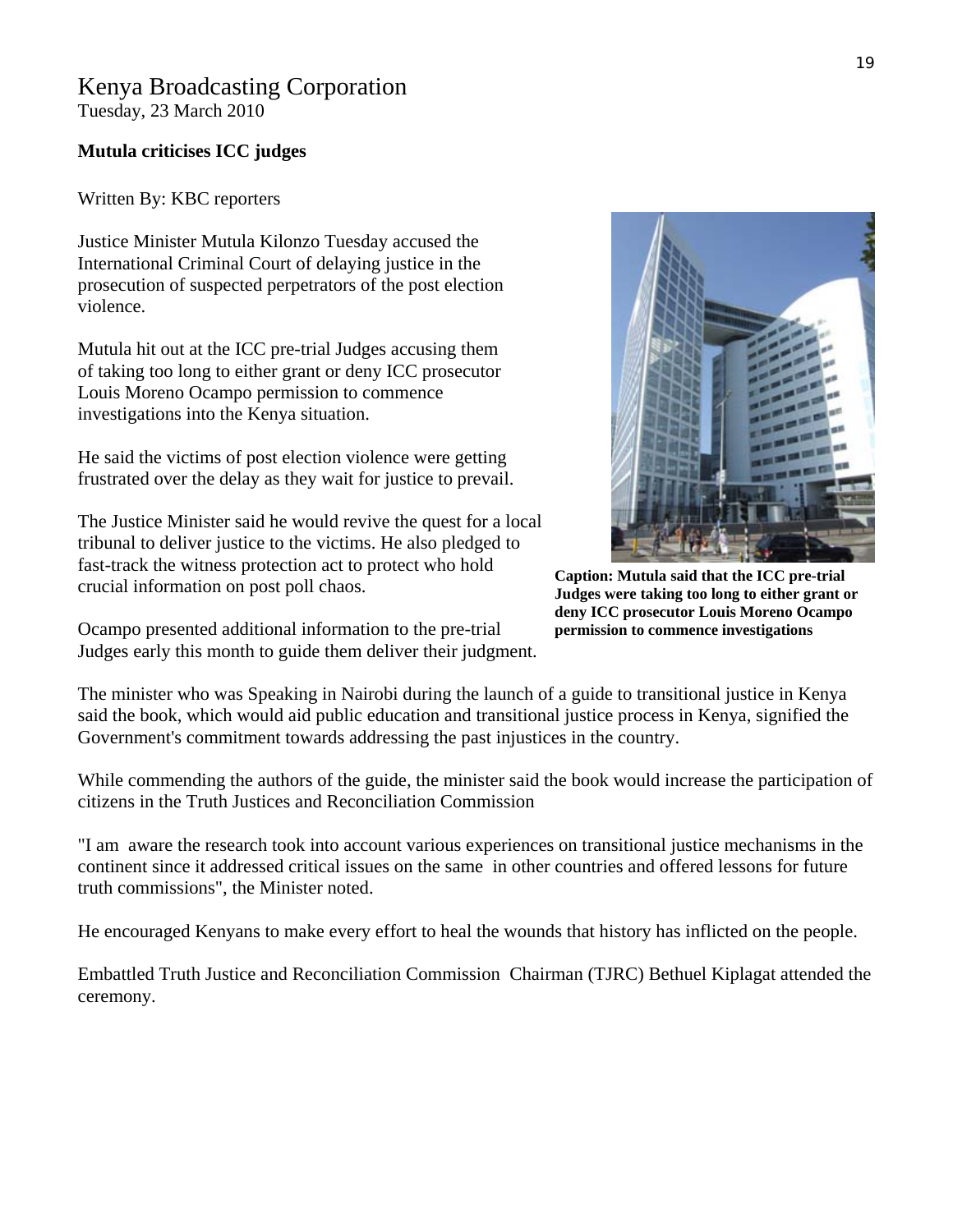## **Witnesses: Kenya witness protection program unsafe**

# By TOM ODULA

NAIROBI, Kenya — Kenya's government is trying to launch a witness protection program, yet those who were threatened after the country's post-election violence left more than 1,000 dead say they're so afraid that they want no part of it.

The International Criminal Court is investigating whether to open a formal case into the 2007-2008 fighting and is now gathering testimony in Kenya.

But some witnesses fear the country's power players could hunt them down for retribution even if they were protected by a government witness protection program.

"We will die if we go there," said Samuel Kimeli Kosgei, who testified during a government inquiry after watching a church filled with women and children set on fire. Dozens died in that attack.

Kosgei is one of two witnesses who told The Associated Press about living in hiding after their names were leaked out of a government commission, even though they were assured they would remain anonymous.

Government spokesman Alfred Mutua declined to comment.

The prosecutor of the International Criminal Court, Luis Moreno Ocampo, has asked the court's judges for permission to start investigations into Kenya's violence. Ocampo has said he believes top officials from Kenya's major political parties were responsible for crimes against humanity.

More than 1,000 people were killed and 600,000 forced from their homes after Kenya's electoral commission declared that President Mwai Kibaki had won a second term in the December 2007 poll.

Raila Odinga's opposition party claimed the vote was rigged, leading to two months of upheavals. Many protesters who clashed with police were killed, but the violence also erupted along tribal lines. Odinga later became prime minister under a power-sharing deal that was later reached.

The ICC also has a witness protection program that Kenyan witnesses could take part in even at this early stage of the investigation, but they must be referred by the prosecution or defense, according to an ICC official who spoke on condition of anonymity in line with official policy.

Kenya launched a witness protection program in 2008 following international pressure to protect those willing to testify, but the program came under heavy criticism. The government strengthened the program's independence from the Attorney General's office earlier this year, but parliament still must approve the changes.

Hassan Omar Hassan, the vice chairman of the government-funded Kenya National Commission of Human Rights, said once parliament approves the changes witnesses may be well protected by the program. But others are not convinced.

"You cannot trust this government. They protect each other," Kosgei said.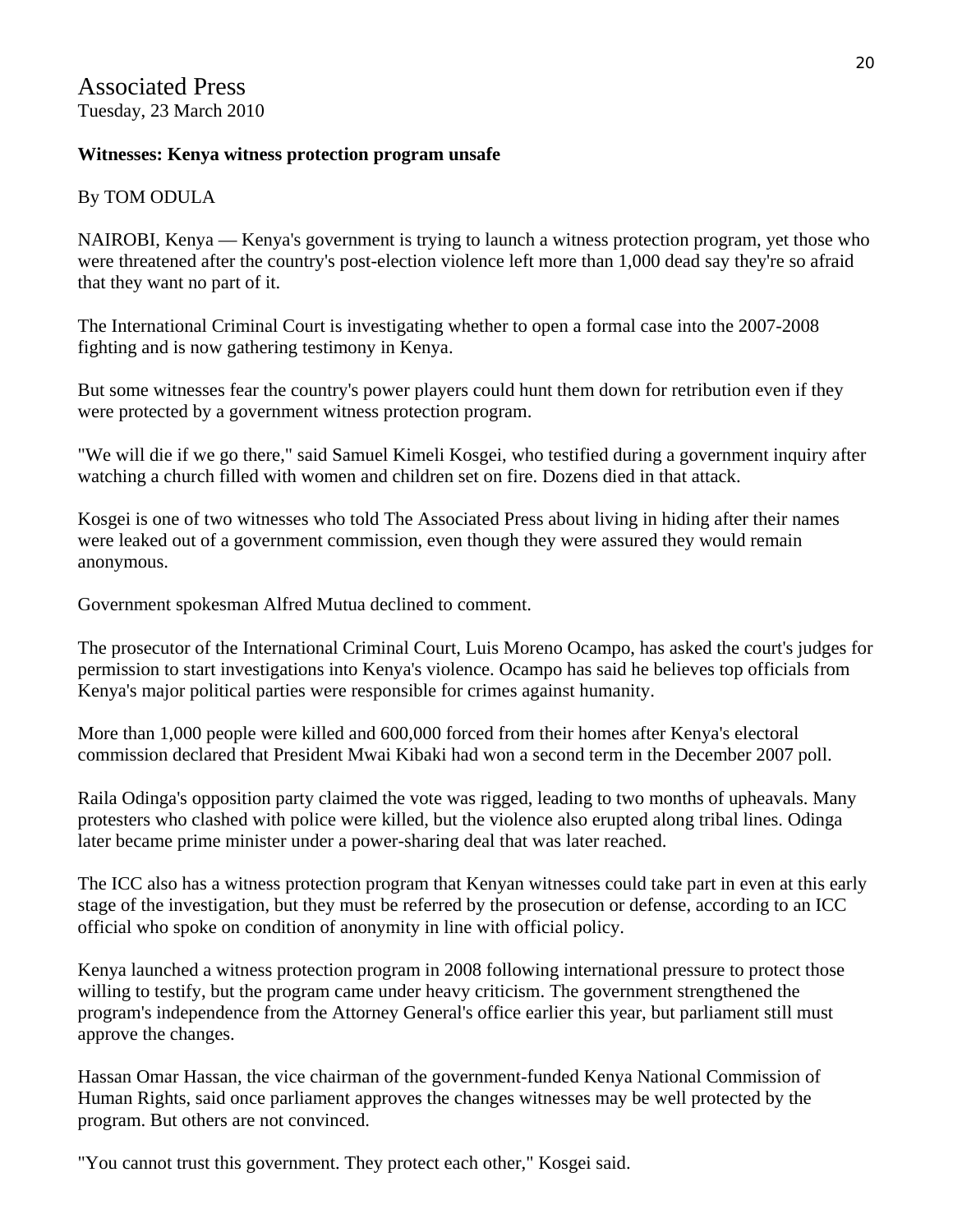A political cartoon in Tuesday's edition of the Daily Nation newspaper depicts a policeman offering a shirt to a high value witness as "protective wear." The shirt has a bulls-eye painted on it.

Kosgei said he does not know who exposed his identity following his testimony to the commission in August 2008. He said he has received death threats and was forced into hiding with his wife and infant child.

For about a year a non-governmental organization gave him money for his upkeep but funding has run out and he is scrounging in the streets of Nairobi. Still, he said he prefers a life of misery to the government protection program.

"If you have sensitive information in Kenya be prepared to die when you give it out," Kosgei said. "My life is hell now."

Associated Press Writer Mike Corder in The Hague, Netherlands contributed to this report.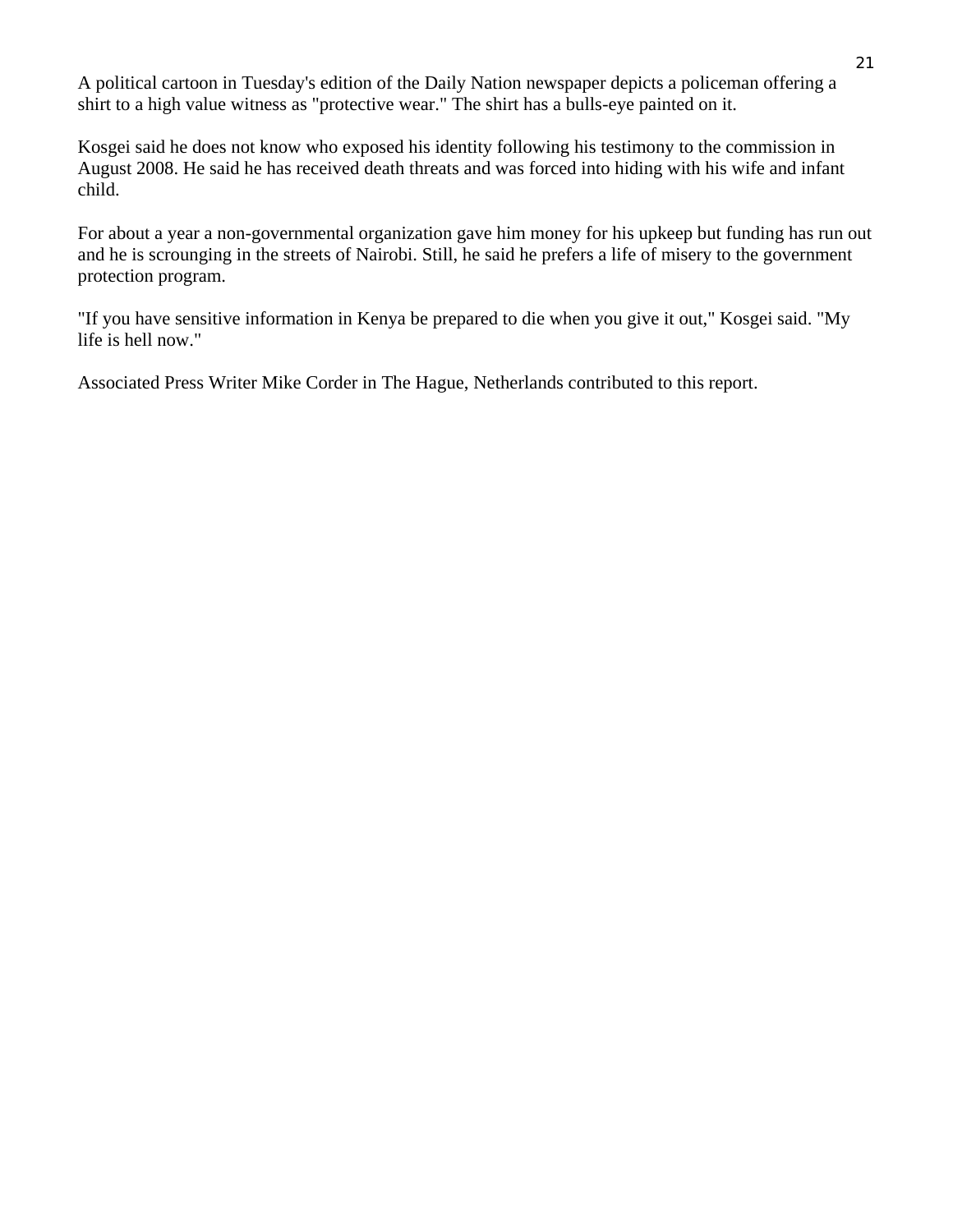# Reuters Tuesday, 23 March 2010

# **ICC prosecutor: Sudan poll like vote under Hitler**

BRUSSELS (Reuters) - The prosecutor of the International Criminal Court (ICC) said on Tuesday that monitoring Sudan's election next month would be like monitoring a vote in Hitler's Germany.

Prosecutor Luis Moreno-Ocampo pressed for the arrest warrant issued by the ICC a year ago against Sudanese President Omar Hassan al-Bashir for alleged war crimes and crimes against humanity in Darfur region. Bashir is contesting the poll.

Speaking a day after Bashir threatened to expel international election monitors for saying the vote may have to be delayed to deal with logistical problems, Moreno-Campo told a Brussels seminar:

"It's like monitoring a Hitler election. It's a huge challenge."

Moreno-Campo is not involved in election monitoring. The European Union plans to send 130 observers to Sudan in April to assess the election, the country's first multi-party vote in more than two decades.

Accusations of fraud have mounted ahead of the vote. The only long-term international observer mission in Sudan, the Carter Center, has said the election remains "at risk on multiple fronts" and urged Sudan to lift harsh restrictions on rallies and end fighting in Darfur ahead of the ballot.

Bashir expelled major aid agencies from Darfur after the ICC last year issued its arrest warrant on counts that include murder, rape and torture.

Many opposition parties have called for the elections to be postponed, saying Sudan needs time to pass democratic reforms.

The vote is part of a 2005 peace agreement that ended more than two decades of civil war between north and south Sudan.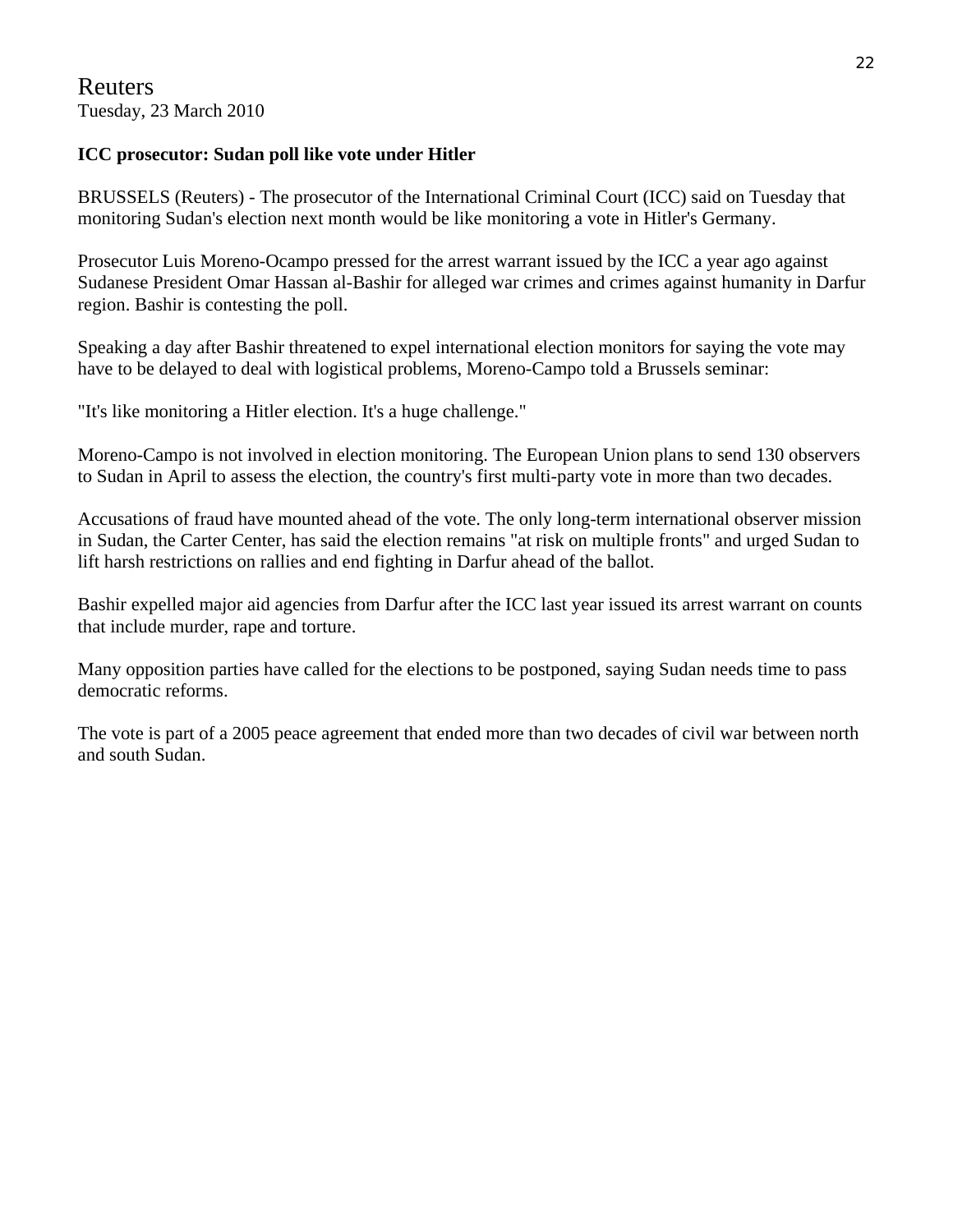### UPI.COM Monday, 22 March 2010 [http://www.upi.com/Top\\_News/Special/2010/03/22/Hariri-tribunal-rattles-Hezbollah/UPI-](http://www.upi.com/Top_News/Special/2010/03/22/Hariri-tribunal-rattles-Hezbollah/UPI-)

### **Hariri tribunal rattles Hezbollah**

BEIRUT, Lebanon, March 22 (UPI) -- The U.N. investigation into the 2005 slaying of former Lebanese Prime Minister Rafik Hariri could create trouble for speaking with Hezbollah, officials said.

Wi'am Wahhab, the leader of the pro-Syrian Tawhid Movement, said there could be "problems" after allegations surfaced that the U.N. panel examining the Hariri assassination spoke with members of Hezbollah, Lebanon's Daily Star newspaper reports Monday.

German news magazine Der Spiegel in 2009 said it obtained evidence from the Special Tribunal for Lebanon that showed Hezbollah was involved in the plot.

Der Spiegel said cellphone records linked Hezbollah operatives to the planning of the February 2005 operation, which killed several others in a massive suicide bombing in Beirut.

Hezbollah and Syria were linked to the plot to kill the pro-Western Hariri as his motorcade traveled through downtown Beirut.

Nawwaf Moussawi, a lawmaker with Hezbollah, said the Shiite resistance movement would comment on the U.N.-backed probe "in due course."

Lebanese lawmakers said, even if the panel interviewed Hezbollah, it doesn't mean there is a link to the assassination.

Hezbollah Secretary-General Hassan Nasrallah issued a public statement on the Der Spiegel report in 2009, saying it was "fabricated" in an attempt to "create sedition and conflict between the Sunnis and the Shiites, mainly Hezbollah."